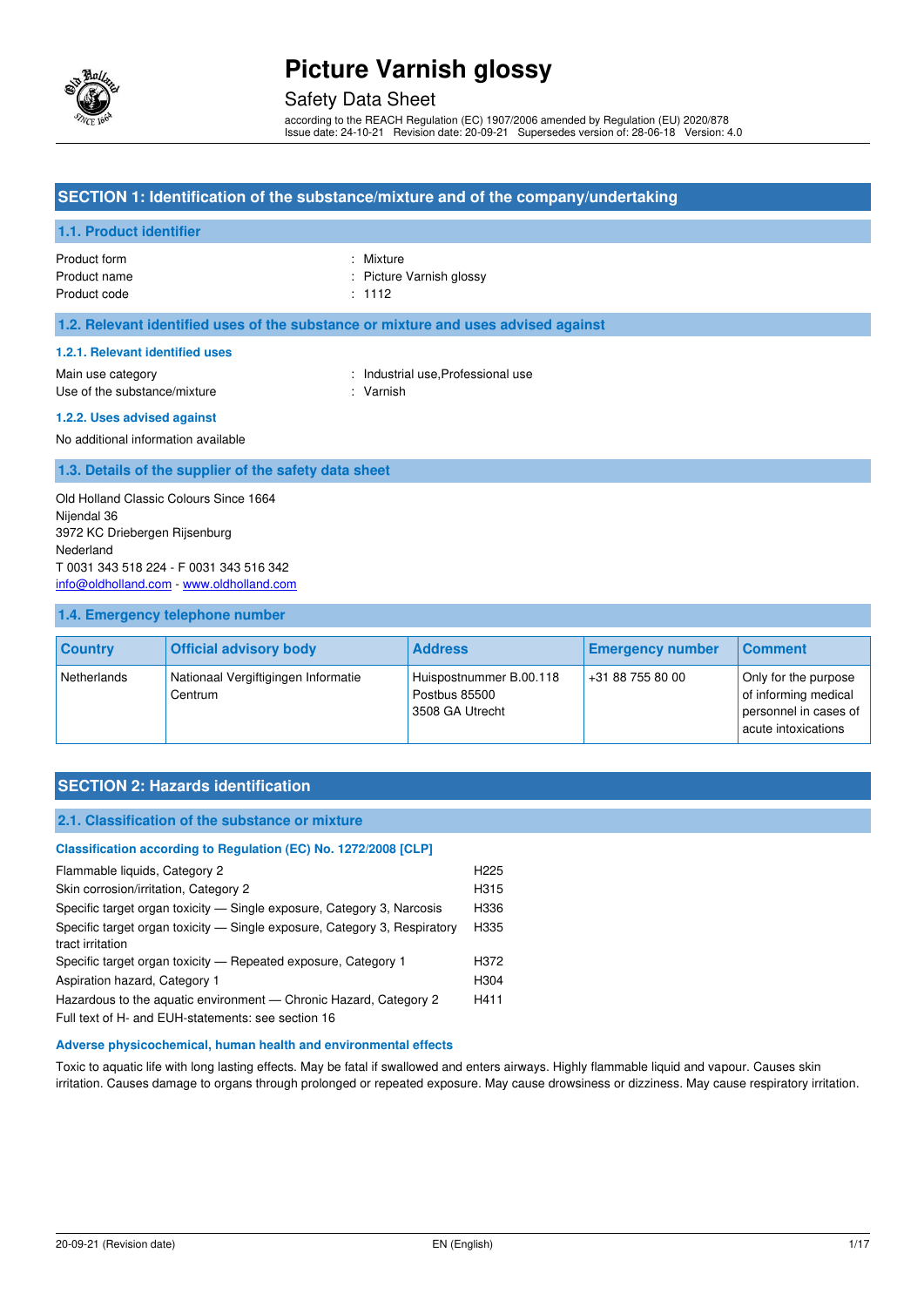### Safety Data Sheet

according to the REACH Regulation (EC) 1907/2006 amended by Regulation (EU) 2020/878

#### **2.2. Label elements**

| Labelling according to Regulation (EC) No. 1272/2008 [CLP] |                                                                                                                                                                                                                                                                                                                                                                                                              |  |
|------------------------------------------------------------|--------------------------------------------------------------------------------------------------------------------------------------------------------------------------------------------------------------------------------------------------------------------------------------------------------------------------------------------------------------------------------------------------------------|--|
| Hazard pictograms (CLP)                                    |                                                                                                                                                                                                                                                                                                                                                                                                              |  |
|                                                            | GHS08<br>GHS09<br>GHS02<br>GHS07                                                                                                                                                                                                                                                                                                                                                                             |  |
| Signal word (CLP)                                          | Danger                                                                                                                                                                                                                                                                                                                                                                                                       |  |
| Contains                                                   | Hydrocarbons, C9-C12, n-alkanes, iso-alkanes, cyclic, aromatic compounds (16.3%),<br>Hydrocarbons, C9, aromatics                                                                                                                                                                                                                                                                                             |  |
| Hazard statements (CLP)                                    | H225 - Highly flammable liquid and vapour.<br>H304 - May be fatal if swallowed and enters airways.<br>H315 - Causes skin irritation.<br>H335 - May cause respiratory irritation.<br>H336 - May cause drowsiness or dizziness.<br>H372 - Causes damage to organs through prolonged or repeated exposure.<br>H411 - Toxic to aquatic life with long lasting effects.                                           |  |
| Precautionary statements (CLP)                             | P210 - Keep away from heat, hot surfaces, sparks, open flames and other ignition sources.<br>No smoking.<br>P261 - Avoid breathing vapours, mist, spray.<br>P264 - Wash hands, forearms and face thoroughly after handling.<br>P273 - Avoid release to the environment.<br>P301+P310+P331 - IF SWALLOWED: Immediately call a doctor, a POISON CENTER. Do<br>NOT induce vomiting.<br>P391 - Collect spillage. |  |

#### **2.3. Other hazards**

This substance/mixture does not meet the PBT criteria of REACH regulation, annex XIII This substance/mixture does not meet the vPvB criteria of REACH regulation, annex XIII

The mixture does not contain substance(s) included in the list established in accordance with Article 59(1) of REACH for having endocrine disrupting properties, or is not identified as having endocrine disrupting properties in accordance with the criteria set out in Commission Delegated Regulation (EU) 2017/2100 or Commission Regulation (EU) 2018/605

### **SECTION 3: Composition/information on ingredients**

#### **3.1. Substances**

#### Not applicable

#### **3.2. Mixtures**

| <b>Name</b>                                                                                                                                | <b>Product identifier</b>                                                                                | $\%$      | <b>Classification according to</b><br><b>Regulation (EC) No. 1272/2008</b><br>[CLP]                                                                                             |
|--------------------------------------------------------------------------------------------------------------------------------------------|----------------------------------------------------------------------------------------------------------|-----------|---------------------------------------------------------------------------------------------------------------------------------------------------------------------------------|
| Hydrocarbons, C9-C12, n-alkanes, iso-alkanes, cyclic,<br>aromatic compounds (16.3%)<br>substance with a Community workplace exposure limit | CAS-No.: 64742-82-1<br>EC-No.: 265-185-4<br>EC Index-No.: 649-330-00-2<br>REACH-no: 01-2119458049-<br>33 | < 70      | Flam. Lig. 3, H226<br>Skin Irrit. 2, H315<br>Muta. Not classified<br>Carc. Not classified<br>STOT SE 3, H336<br>STOT RE 1, H372<br>Asp. Tox. 1, H304<br>Aquatic Chronic 2, H411 |
| Hydrocarbons, C9, aromatics                                                                                                                | CAS-No.: 64742-95-6<br>EC-No.: 918-668-5<br>REACH-no: 01-2119455851-<br>35                               | $20 - 25$ | Flam. Lig. 3, H226<br>STOT SE 3, H336<br>STOT SE 3, H335<br>Asp. Tox. 1, H304<br>Aquatic Chronic 2, H411                                                                        |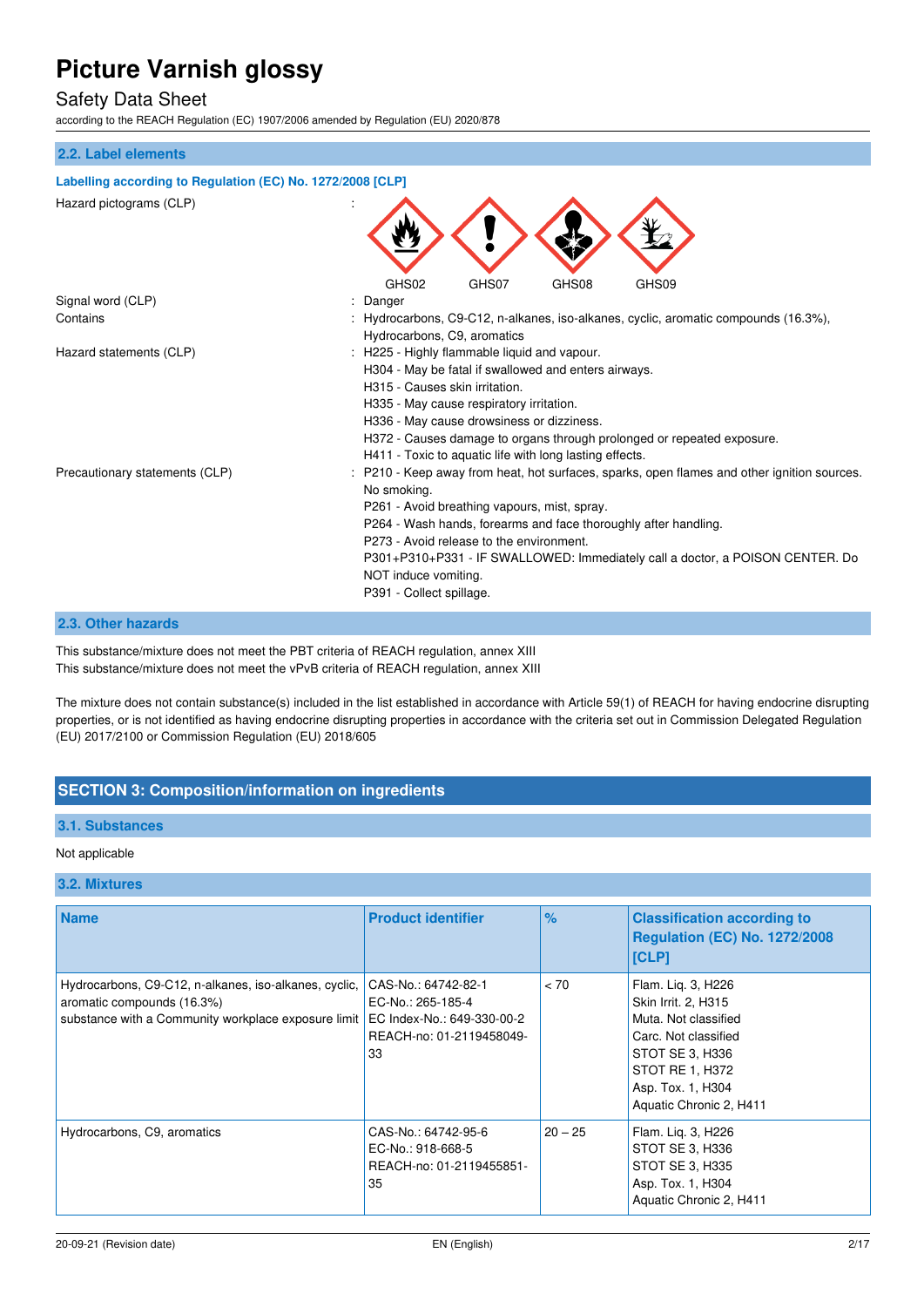## Safety Data Sheet

according to the REACH Regulation (EC) 1907/2006 amended by Regulation (EU) 2020/878

| <b>Name</b>                                                                                                                                             | <b>Product identifier</b>                                                                             | $\frac{9}{6}$ | <b>Classification according to</b><br><b>Regulation (EC) No. 1272/2008</b><br>[CLP]                                                  |
|---------------------------------------------------------------------------------------------------------------------------------------------------------|-------------------------------------------------------------------------------------------------------|---------------|--------------------------------------------------------------------------------------------------------------------------------------|
| ethanol; ethyl alcohol<br>substance with national workplace exposure limit(s)<br>(NL)                                                                   | CAS-No.: 64-17-5<br>EC-No.: 200-578-6<br>EC Index-No.: 603-002-00-5<br>REACH-no: 01-2119457610-<br>43 | $1 - 2$       | Flam. Lig. 2, H225                                                                                                                   |
| acetone; propan-2-one; propanone<br>substance with national workplace exposure limit(s)<br>(NL); substance with a Community workplace<br>exposure limit | CAS-No.: 67-64-1<br>EC-No.: 200-662-2<br>EC Index-No.: 606-001-00-8<br>REACH-no: 01-2119471330-<br>49 | $0,01 - 0,25$ | Flam. Lig. 2, H225<br>Eye Irrit. 2, H319<br>STOT SE 3, H336                                                                          |
| methanol<br>substance with national workplace exposure limit(s)<br>(NL); substance with a Community workplace<br>exposure limit                         | CAS-No.: 67-56-1<br>EC-No.: 200-659-6<br>EC Index-No.: 603-001-00-X<br>REACH-no: 01-2119433307-<br>44 | $0.01 - 0.25$ | Flam. Liq. 2, H225<br>Acute Tox. 3 (Oral), H301<br>Acute Tox. 3 (Dermal), H311<br>Acute Tox. 3 (Inhalation), H331<br>STOT SE 1, H370 |

| <b>Name</b><br><b>Product identifier</b>                                                                          | <b>Specific concentration limits</b>                               |
|-------------------------------------------------------------------------------------------------------------------|--------------------------------------------------------------------|
| methanol<br>CAS-No.: 67-56-1<br>EC-No.: 200-659-6<br>EC Index-No.: 603-001-00-X<br>REACH-no: 01-2119433307-<br>44 | $(3 \leq C < 10)$ STOT SE 2, H371<br>(10 ≤C < 100) STOT SE 1, H370 |

Full text of H- and EUH-statements: see section 16

| <b>SECTION 4: First aid measures</b>                                                                                             |                                                                                                                                                                                                             |
|----------------------------------------------------------------------------------------------------------------------------------|-------------------------------------------------------------------------------------------------------------------------------------------------------------------------------------------------------------|
| 4.1. Description of first aid measures                                                                                           |                                                                                                                                                                                                             |
| First-aid measures general                                                                                                       | : Never give anything by mouth to an unconscious person. If medical advice is needed, have                                                                                                                  |
| First-aid measures after inhalation                                                                                              | product container or label at hand. Immediately call a POISON CENTER or doctor.<br>: Remove person to fresh air and keep comfortable for breathing. Give oxygen or artificial                               |
|                                                                                                                                  | respiration if necessary. Call a POISON CENTER/doctor if you feel unwell.                                                                                                                                   |
| First-aid measures after skin contact                                                                                            | : Wash with water and soap. Take off immediately all contaminated clothing. If skin irritation<br>or rash occurs: Get medical advice/attention.                                                             |
| First-aid measures after eye contact                                                                                             | : Immediately flush eyes thoroughly with water for at least 15 minutes. Remove contact<br>lenses, if present and easy to do. Continue rinsing. If eye irritation persists: Get medical<br>advice/attention. |
| First-aid measures after ingestion                                                                                               | : Rinse mouth. Do NOT induce vomiting. Immediately call a POISON CENTER/doctor.                                                                                                                             |
| 4.2. Most important symptoms and effects, both acute and delayed                                                                 |                                                                                                                                                                                                             |
| Symptoms/effects<br>Symptoms/effects after inhalation<br>Symptoms/effects after skin contact<br>Symptoms/effects after ingestion | : May cause drowsiness or dizziness.<br>: May cause respiratory irritation.<br>: Irritation. Repeated exposure may cause skin dryness or cracking.<br>: Risk of lung oedema.                                |

**4.3. Indication of any immediate medical attention and special treatment needed** 

Treat symptomatically.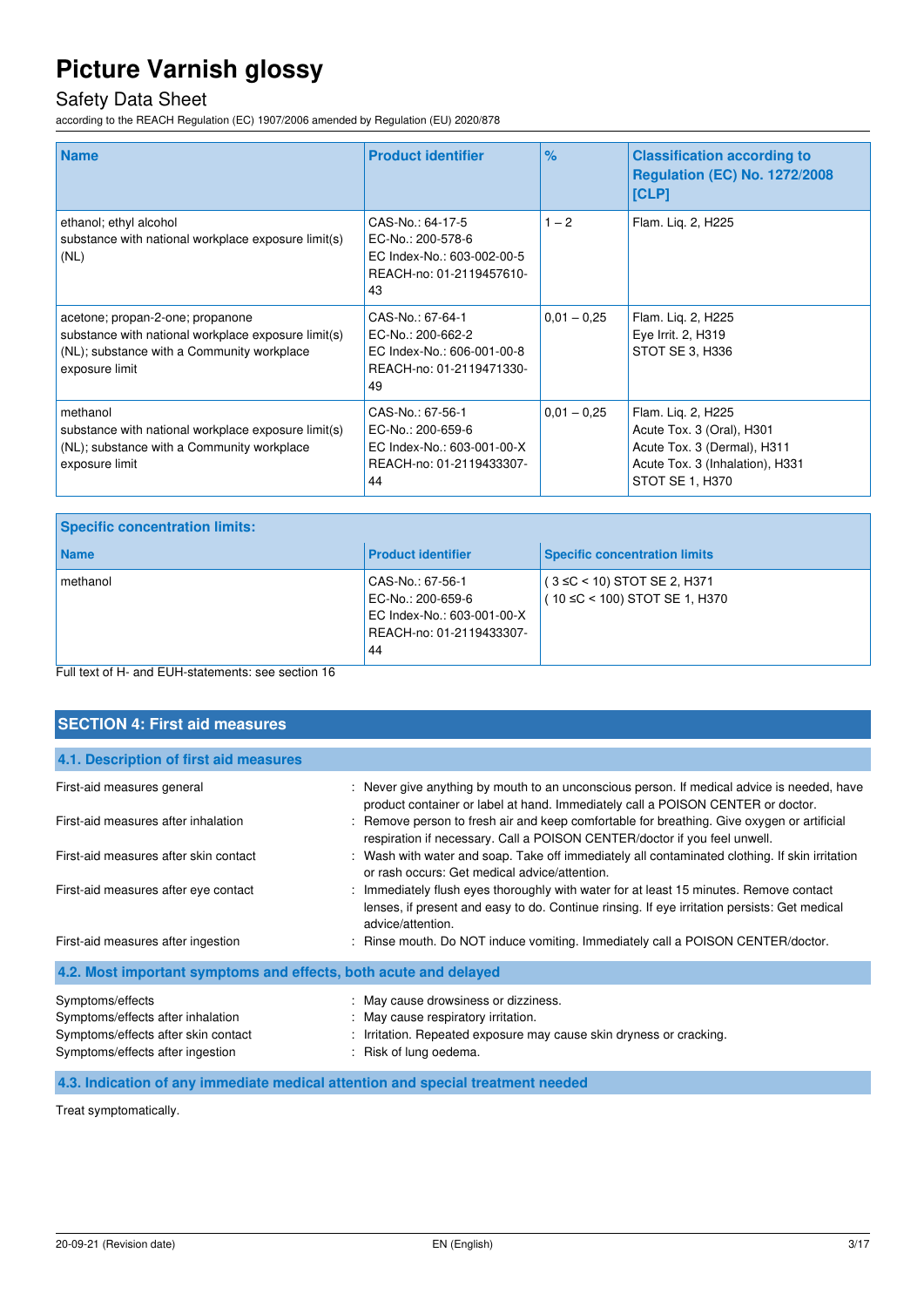## Safety Data Sheet

according to the REACH Regulation (EC) 1907/2006 amended by Regulation (EU) 2020/878

| <b>SECTION 5: Firefighting measures</b>                                          |                                                                                                                                                                                                                                                                                                                                             |
|----------------------------------------------------------------------------------|---------------------------------------------------------------------------------------------------------------------------------------------------------------------------------------------------------------------------------------------------------------------------------------------------------------------------------------------|
| 5.1. Extinguishing media                                                         |                                                                                                                                                                                                                                                                                                                                             |
| Suitable extinguishing media<br>Unsuitable extinguishing media                   | : Sand. Foam. Dry powder. Carbon dioxide. Water spray.<br>: Do not use a heavy water stream.                                                                                                                                                                                                                                                |
| 5.2. Special hazards arising from the substance or mixture                       |                                                                                                                                                                                                                                                                                                                                             |
| Fire hazard<br>Hazardous decomposition products in case of fire                  | : Highly flammable liquid and vapour.<br>: For further information, refer to section 10 : "Stability and Reactivity".                                                                                                                                                                                                                       |
| 5.3. Advice for firefighters                                                     |                                                                                                                                                                                                                                                                                                                                             |
| Firefighting instructions<br>Protection during firefighting<br>Other information | : Use water spray or fog for cooling exposed containers. Exercise caution when fighting any<br>chemical fire. Prevent fire fighting water from entering the environment.<br>: Do not enter fire area without proper protective equipment, including respiratory protection.<br>: Prevent fire fighting water from entering the environment. |

| <b>SECTION 6: Accidental release measures</b>                            |                                                                                                                                                        |
|--------------------------------------------------------------------------|--------------------------------------------------------------------------------------------------------------------------------------------------------|
| 6.1. Personal precautions, protective equipment and emergency procedures |                                                                                                                                                        |
| 6.1.1. For non-emergency personnel                                       |                                                                                                                                                        |
| Emergency procedures                                                     | : Evacuate unnecessary personnel. No open flames, no sparks, and no smoking. Avoid<br>contact with skin and eyes. Do not breathe vapours, mist, spray. |
| 6.1.2. For emergency responders                                          |                                                                                                                                                        |
| Protective equipment                                                     | Equip cleanup crew with proper protection. For further information refer to section 8:<br>"Exposure controls/personal protection".                     |
| <b>Emergency procedures</b>                                              | : Ventilate area.                                                                                                                                      |
| <b>6.2. Environmental precautions</b>                                    |                                                                                                                                                        |

Do not allow to enter drains or water courses.

| 6.3. Methods and material for containment and cleaning up |                                                                                                                                                                                  |
|-----------------------------------------------------------|----------------------------------------------------------------------------------------------------------------------------------------------------------------------------------|
| For containment                                           | : Collect spillage.                                                                                                                                                              |
| Methods for cleaning up                                   | : Take up liquid spill into absorbent material. Sweep or shovel spills into appropriate container<br>for disposal. Notify authorities if product enters sewers or public waters. |
| Other information                                         | : Dispose of materials or solid residues at an authorized site.                                                                                                                  |

### **6.4. Reference to other sections**

For further information refer to section 8: "Exposure controls/personal protection". Concerning disposal elimination after cleaning, see section 13.

| <b>SECTION 7: Handling and storage</b>            |                                                                                                                                                                                                                                                                                                                                                                                                                                                                                                                                                                                                                                                                                                                                       |  |  |
|---------------------------------------------------|---------------------------------------------------------------------------------------------------------------------------------------------------------------------------------------------------------------------------------------------------------------------------------------------------------------------------------------------------------------------------------------------------------------------------------------------------------------------------------------------------------------------------------------------------------------------------------------------------------------------------------------------------------------------------------------------------------------------------------------|--|--|
| 7.1. Precautions for safe handling                |                                                                                                                                                                                                                                                                                                                                                                                                                                                                                                                                                                                                                                                                                                                                       |  |  |
| Precautions for safe handling<br>Hygiene measures | : Concerning personal protective equipment to use, see item 8. Provide good ventilation in<br>process area to prevent formation of vapour. Keep away from heat, hot surfaces, sparks,<br>open flames and other ignition sources. No smoking. Ground/bond container and receiving<br>equipment. Use only non-sparking tools. Take precautionary measures against static<br>discharge. Flammable vapours may accumulate in the container. Use explosion-proof<br>equipment. Wear personal protective equipment. Avoid contact with skin and eyes. Do not<br>breathe vapours, mist, spray. Use only outdoors or in a well-ventilated area.<br>: Do not eat, drink or smoke when using this product. Always wash hands after handling the |  |  |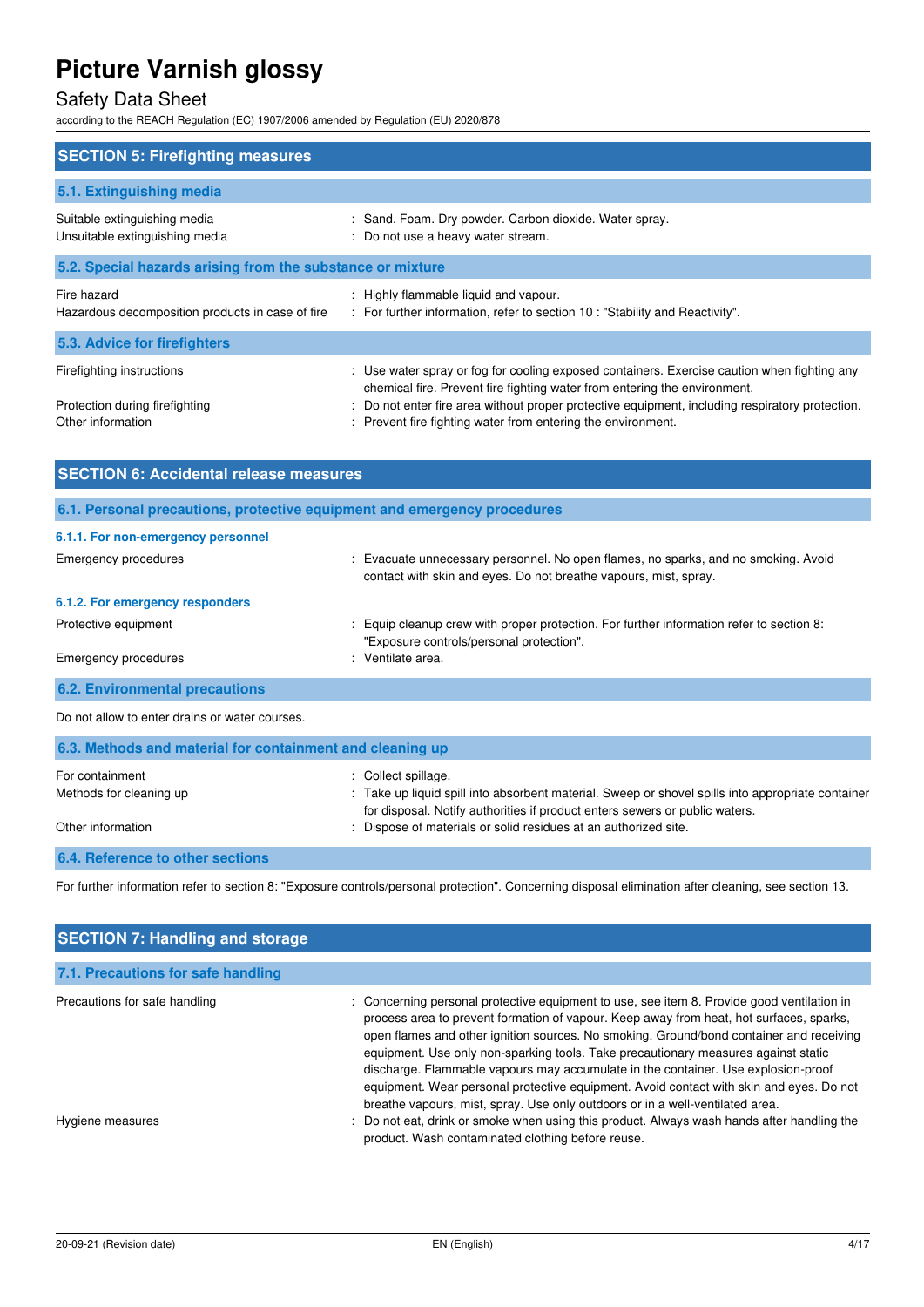## Safety Data Sheet

according to the REACH Regulation (EC) 1907/2006 amended by Regulation (EU) 2020/878

| 7.2. Conditions for safe storage, including any incompatibilities |                                                                                                                                                                                                                  |
|-------------------------------------------------------------------|------------------------------------------------------------------------------------------------------------------------------------------------------------------------------------------------------------------|
| <b>Technical measures</b>                                         | : Explosion-free electrical equipment and lighting with earth. Ground/bond container and<br>receiving equipment.                                                                                                 |
| Storage conditions                                                | : Keep only in the original container in a cool well ventilated place. Keep container closed<br>when not in use. Store locked up. Store in a well-ventilated place. Keep cool. Keep<br>container tightly closed. |
| Incompatible products                                             | : Strong bases. Strong acids. Strong oxidation agent.                                                                                                                                                            |
| Heat and ignition sources                                         | : Keep away from heat and direct sunlight, ignition sources.                                                                                                                                                     |
| 7.3. Specific end use(s)                                          |                                                                                                                                                                                                                  |

Solvent.

### **SECTION 8: Exposure controls/personal protection**

### **8.1. Control parameters**

**8.1.1 National occupational exposure and biological limit values** 

| Hydrocarbons, C9-C12, n-alkanes, iso-alkanes, cyclic, aromatic compounds (16.3%) (64742-82-1) |                                    |  |
|-----------------------------------------------------------------------------------------------|------------------------------------|--|
| <b>EU - Indicative Occupational Exposure Limit (IOEL)</b>                                     |                                    |  |
| Local name                                                                                    | White spirit Type 1                |  |
| <b>IOEL TWA</b>                                                                               | 116 mg/m $3$                       |  |
| <b>IOEL TWA [ppm]</b>                                                                         | 20 ppm                             |  |
| <b>IOEL STEL</b>                                                                              | 290 mg/m $3$                       |  |
| IOEL STEL [ppm]                                                                               | 50 ppm                             |  |
| Remark                                                                                        | Skin. (Year of adoption 2007)      |  |
| Regulatory reference                                                                          | <b>SCOEL Recommendations</b>       |  |
| acetone; propan-2-one; propanone (67-64-1)                                                    |                                    |  |
| <b>EU - Indicative Occupational Exposure Limit (IOEL)</b>                                     |                                    |  |
| Local name                                                                                    | Acetone                            |  |
| <b>IOEL TWA</b>                                                                               | 1210 mg/m <sup>3</sup>             |  |
| <b>IOEL TWA [ppm]</b>                                                                         | 500 ppm                            |  |
| Regulatory reference                                                                          | COMMISSION DIRECTIVE 2000/39/EC    |  |
| <b>Netherlands - Occupational Exposure Limits</b>                                             |                                    |  |
| Local name                                                                                    | Aceton                             |  |
| TGG-8u (OEL TWA)                                                                              | 1210 mg/m <sup>3</sup>             |  |
| TGG-15min (OEL STEL)                                                                          | 2420 mg/m <sup>3</sup>             |  |
| Regulatory reference                                                                          | Arbeidsomstandighedenregeling 2021 |  |
| ethanol; ethyl alcohol (64-17-5)                                                              |                                    |  |
| <b>Netherlands - Occupational Exposure Limits</b>                                             |                                    |  |
| Local name                                                                                    | Ethanol                            |  |
| TGG-8u (OEL TWA)                                                                              | 260 mg/m <sup>3</sup>              |  |
| TGG-15min (OEL STEL)                                                                          | 1900 mg/m <sup>3</sup>             |  |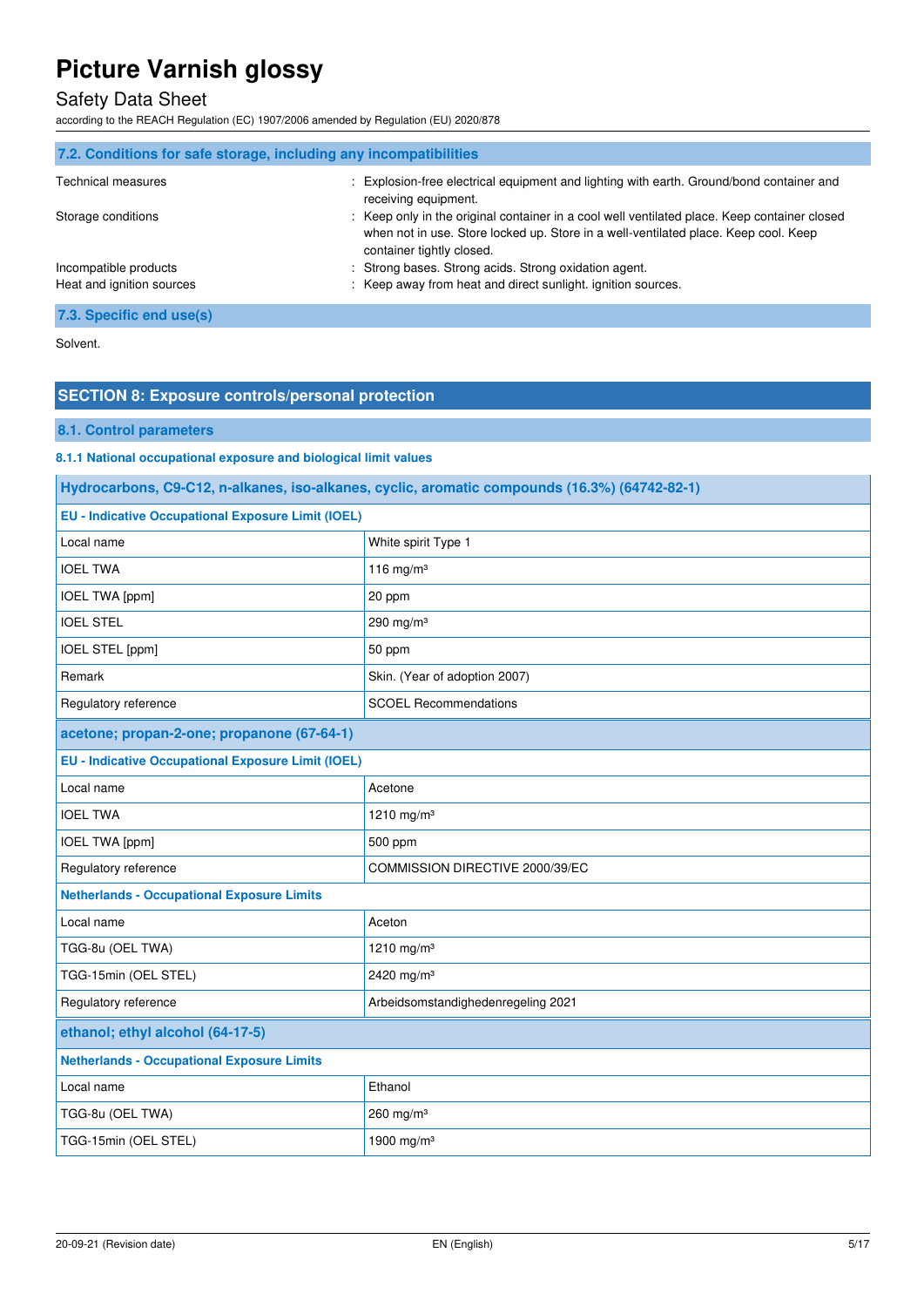### Safety Data Sheet

according to the REACH Regulation (EC) 1907/2006 amended by Regulation (EU) 2020/878

| ethanol; ethyl alcohol (64-17-5)                          |                                                                                                                                                                                                                                                                                                                                                                                         |
|-----------------------------------------------------------|-----------------------------------------------------------------------------------------------------------------------------------------------------------------------------------------------------------------------------------------------------------------------------------------------------------------------------------------------------------------------------------------|
| Remark                                                    | Kankerverwekkende stof. H (Huidopname) Stoffen die relatief gemakkelijk door de huid<br>kunnen worden opgenomen, hetgeen een substantiële bijdrage kan betekenen aan de<br>totale inwendige blootstelling, hebben in de lijst een H-aanduiding. Bij deze stoffen moeten<br>naast maatregelen tegen inademing ook adequate maatregelen ter voorkoming van<br>huidcontact worden genomen. |
| Regulatory reference                                      | Arbeidsomstandighedenregeling 2021                                                                                                                                                                                                                                                                                                                                                      |
| methanol (67-56-1)                                        |                                                                                                                                                                                                                                                                                                                                                                                         |
| <b>EU - Indicative Occupational Exposure Limit (IOEL)</b> |                                                                                                                                                                                                                                                                                                                                                                                         |
| Local name                                                | Methanol                                                                                                                                                                                                                                                                                                                                                                                |
| <b>IOEL TWA</b>                                           | $260$ mg/m <sup>3</sup>                                                                                                                                                                                                                                                                                                                                                                 |
| IOEL TWA [ppm]                                            | $200$ ppm                                                                                                                                                                                                                                                                                                                                                                               |
| Remark                                                    | Skin                                                                                                                                                                                                                                                                                                                                                                                    |
| Regulatory reference                                      | COMMISSION DIRECTIVE 2006/15/EC                                                                                                                                                                                                                                                                                                                                                         |
| <b>Netherlands - Occupational Exposure Limits</b>         |                                                                                                                                                                                                                                                                                                                                                                                         |
| Local name                                                | Methanol                                                                                                                                                                                                                                                                                                                                                                                |
| TGG-8u (OEL TWA)                                          | 133 mg/m $3$                                                                                                                                                                                                                                                                                                                                                                            |
| Remark                                                    | H (Huidopname) Stoffen die relatief gemakkelijk door de huid kunnen worden opgenomen,<br>hetgeen een substantiële bijdrage kan betekenen aan de totale inwendige blootstelling,<br>hebben in de lijst een H-aanduiding. Bij deze stoffen moeten naast maatregelen tegen                                                                                                                 |

|                      | inademing ook adequate maatregelen ter voorkoming van huidcontact worden genomen. |  |
|----------------------|-----------------------------------------------------------------------------------|--|
| Regulatory reference | Arbeidsomstandighedenregeling 2021                                                |  |

#### **8.1.2. Recommended monitoring procedures**

No additional information available

#### **8.1.3. Air contaminants formed**

No additional information available

#### **8.1.4. DNEL and PNEC**

No additional information available

#### **8.1.5. Control banding**

No additional information available

**8.2. Exposure controls** 

### **8.2.1. Appropriate engineering controls**

#### **Appropriate engineering controls:**

Ensure good ventilation of the work station.

**8.2.2. Personal protection equipment** 

#### **Personal protective equipment:**

Gloves. Safety glasses. Approved respirator. **Personal protective equipment symbol(s):** 



#### **8.2.2.1. Eye and face protection**

**Eye protection:**  Safety glasses. EN 166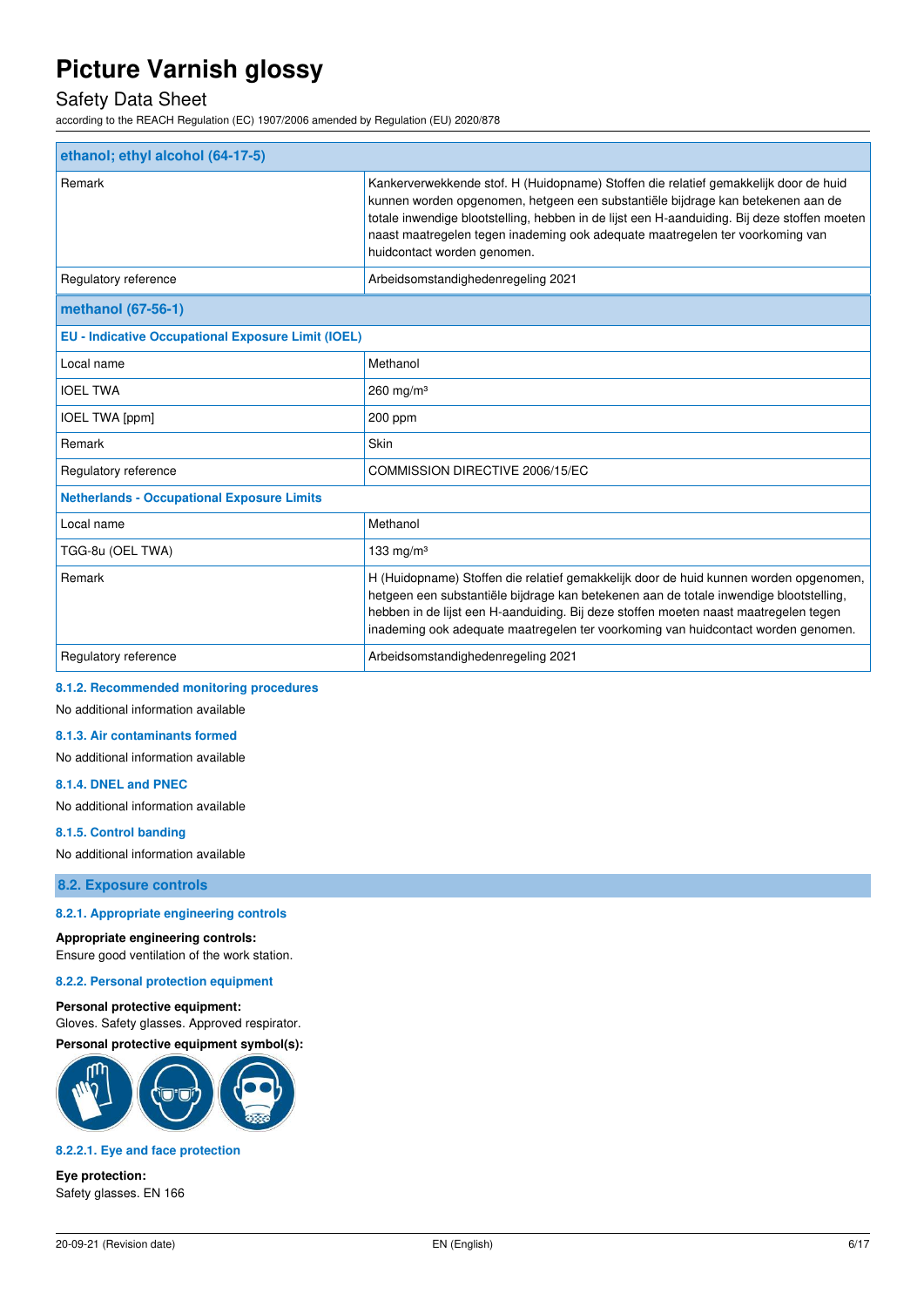### Safety Data Sheet

according to the REACH Regulation (EC) 1907/2006 amended by Regulation (EU) 2020/878

#### **8.2.2.2. Skin protection**

#### **Skin and body protection:**

Wear suitable protective clothing. CEN : EN 340; EN 369; EN 465

#### **Hand protection:**

Wear suitable gloves resistant to chemical penetration. Chemical resistant gloves (according to European standard NF EN 374 or equivalent)

| <b>Hand protection</b>                |                                                  |                        |                |                    |                   |
|---------------------------------------|--------------------------------------------------|------------------------|----------------|--------------------|-------------------|
| Type                                  | <b>Material</b>                                  | <b>Permeation</b>      | Thickness (mm) | <b>Penetration</b> | <b>Standard</b>   |
| Reusable gloves,<br>Disposable gloves | Polyvinylchloride (PVC),<br>Nitrile rubber (NBR) | $6$ ( $>$ 480 minutes) | ≥0.11          |                    | <b>EN ISO 374</b> |

#### **8.2.2.3. Respiratory protection**

#### **Respiratory protection:**

Wear respiratory protection. EN 143

| <b>Respiratory protection</b> |                    |                                                       |                 |
|-------------------------------|--------------------|-------------------------------------------------------|-----------------|
| <b>Device</b>                 | <b>Filter type</b> | <b>Condition</b>                                      | <b>Standard</b> |
| Approved respirator           | Type P1            | Vapour protection, Protection for<br>Liquid particles | $EN$ 143        |

#### **8.2.2.4. Thermal hazards**

No additional information available

#### **8.2.3. Environmental exposure controls**

#### **Environmental exposure controls:**

Avoid release to the environment.

#### **Other information:**

Do not eat, drink or smoke when using this product. Do not eat, drink or smoke during use.

| <b>SECTION 9: Physical and chemical properties</b>         |                     |
|------------------------------------------------------------|---------------------|
| 9.1. Information on basic physical and chemical properties |                     |
| Physical state                                             | : Liquid            |
| Colour                                                     | : Colourless.       |
| Odour                                                      | characteristic.     |
| Odour threshold                                            | : Not available     |
| Melting point                                              | Not available       |
| Freezing point                                             | : Not available     |
| Boiling point                                              | Not available       |
| Flammability                                               | : Not available     |
| <b>Explosive limits</b>                                    | : Not available     |
| Lower explosive limit (LEL)                                | Not available       |
| Upper explosive limit (UEL)                                | : Not available     |
| Flash point                                                | Not available       |
| Auto-ignition temperature                                  | : Not available     |
| Decomposition temperature                                  | Not available       |
| pH                                                         | Not available<br>٠. |
| Viscosity, kinematic                                       | Not available       |
| Solubility                                                 | Not available       |
| Partition coefficient n-octanol/water (Log Kow)            | : Not available     |
| Vapour pressure                                            | : Not available     |
| Vapour pressure at 50 °C                                   | : Not available     |
| Density                                                    | Not available       |
| Relative density                                           | Not available<br>۰. |
| Relative vapour density at 20 °C                           | : Not available     |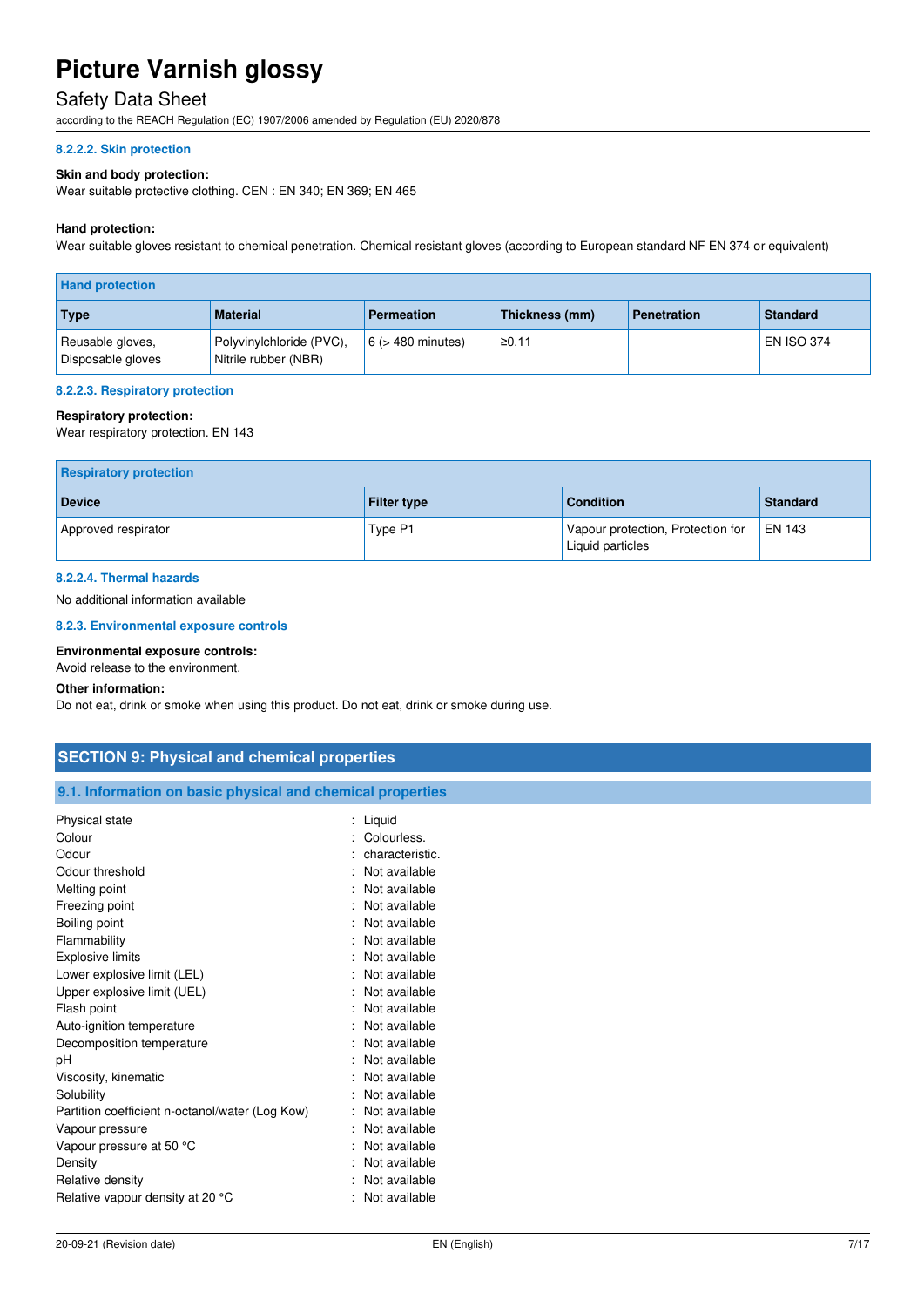### Safety Data Sheet

according to the REACH Regulation (EC) 1907/2006 amended by Regulation (EU) 2020/878

| Particle size                  | : Not applicable |
|--------------------------------|------------------|
| Particle size distribution     | : Not applicable |
| Particle shape                 | : Not applicable |
| Particle aspect ratio          | : Not applicable |
| Particle aggregation state     | : Not applicable |
| Particle agglomeration state   | : Not applicable |
| Particle specific surface area | : Not applicable |
| Particle dustiness             | : Not applicable |

#### **9.2. Other information**

#### **9.2.1. Information with regard to physical hazard classes**

No additional information available

### **9.2.2. Other safety characteristics**

No additional information available

### **SECTION 10: Stability and reactivity**

#### **10.1. Reactivity**

Stable under normal conditions of use. Highly flammable liquid and vapour.

**10.2. Chemical stability** 

Stable under normal conditions.

**10.3. Possibility of hazardous reactions** 

No dangerous reactions known.

#### **10.4. Conditions to avoid**

Keep away from heat and direct sunlight. Avoid contact with hot surfaces. Heat. No flames, no sparks. Eliminate all sources of ignition.

**10.5. Incompatible materials** 

Strong bases. Strong acids. Strong oxidation agent.

**10.6. Hazardous decomposition products** 

Combustion generates : Carbon oxides (CO, CO2).

LD50 oral rat 3592 mg/kg

| <b>SECTION 11: Toxicological information</b>                                    |                                                                                               |  |
|---------------------------------------------------------------------------------|-----------------------------------------------------------------------------------------------|--|
|                                                                                 |                                                                                               |  |
| 11.1. Information on hazard classes as defined in Regulation (EC) No 1272/2008  |                                                                                               |  |
| Acute toxicity (oral)<br>Acute toxicity (dermal)<br>Acute toxicity (inhalation) | : Not classified<br>: Not classified<br>: Not classified                                      |  |
|                                                                                 | Hydrocarbons, C9-C12, n-alkanes, iso-alkanes, cyclic, aromatic compounds (16.3%) (64742-82-1) |  |
| LD50 oral rat                                                                   | $> 5000$ mg/kg                                                                                |  |
| LD50 dermal rabbit                                                              | $>$ 2000 mg/kg                                                                                |  |
| ethanol; ethyl alcohol (64-17-5)                                                |                                                                                               |  |
| LD50 oral rat                                                                   | 6200 mg/kg                                                                                    |  |
| LD50 dermal rabbit                                                              | 20000 mg/kg                                                                                   |  |
| LC50 Inhalation - Rat (Vapours)                                                 | 95,6 mg/l/4h                                                                                  |  |
| Hydrocarbons, C9, aromatics (64742-95-6)                                        |                                                                                               |  |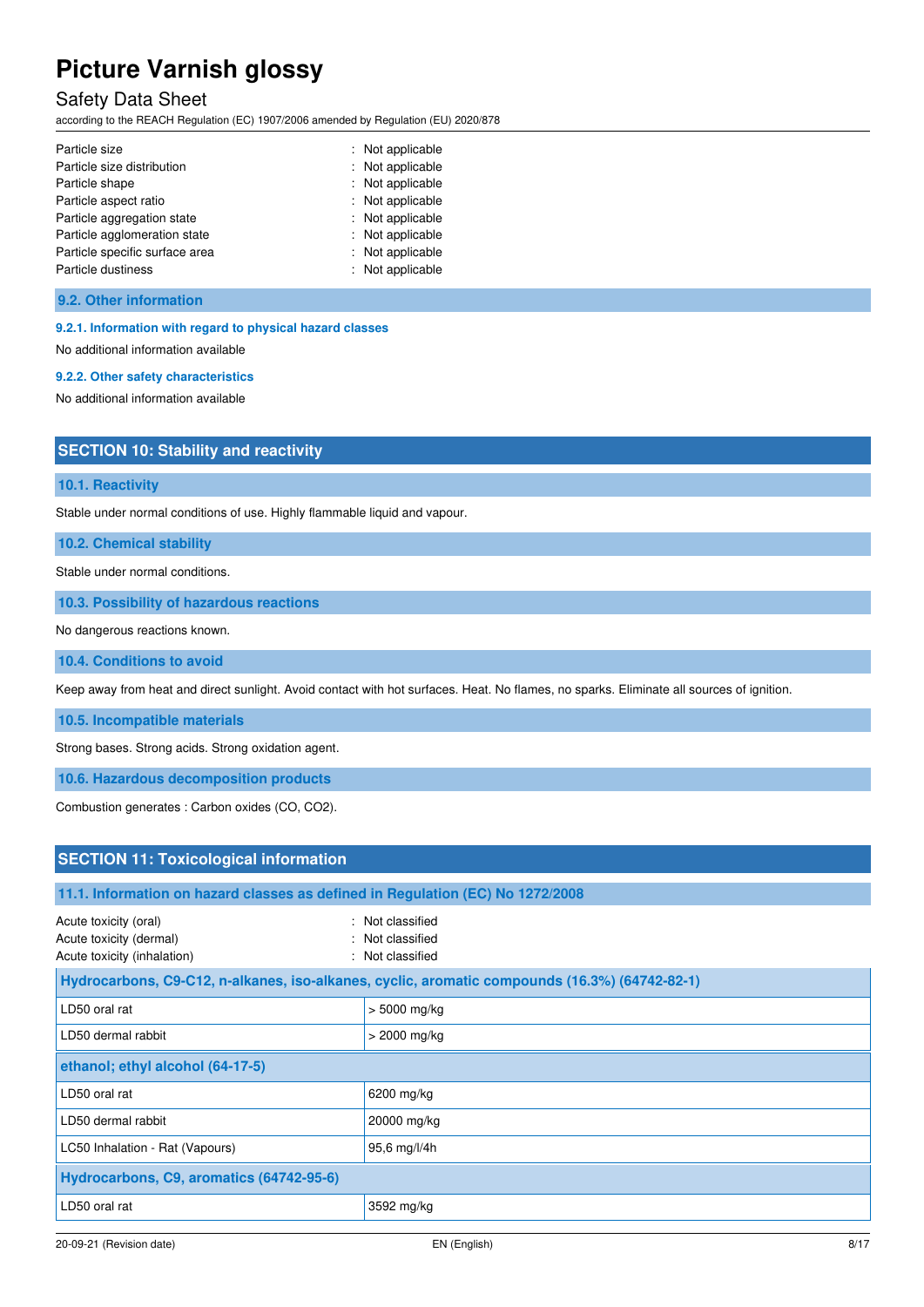## Safety Data Sheet

according to the REACH Regulation (EC) 1907/2006 amended by Regulation (EU) 2020/878

| Hydrocarbons, C9, aromatics (64742-95-6)                   |                                                                                               |
|------------------------------------------------------------|-----------------------------------------------------------------------------------------------|
| LD50 dermal rabbit                                         | > 3160 mg/kg                                                                                  |
| Skin corrosion/irritation                                  | : Causes skin irritation.                                                                     |
| Serious eye damage/irritation                              | Not classified                                                                                |
| Respiratory or skin sensitisation                          | Not classified                                                                                |
| Germ cell mutagenicity                                     | Not classified                                                                                |
| Carcinogenicity                                            | Not classified                                                                                |
| Reproductive toxicity                                      | Not classified                                                                                |
| STOT-single exposure                                       | May cause drowsiness or dizziness. May cause respiratory irritation.                          |
|                                                            | Hydrocarbons, C9-C12, n-alkanes, iso-alkanes, cyclic, aromatic compounds (16.3%) (64742-82-1) |
| STOT-single exposure                                       | May cause drowsiness or dizziness.                                                            |
| acetone; propan-2-one; propanone (67-64-1)                 |                                                                                               |
| STOT-single exposure<br>May cause drowsiness or dizziness. |                                                                                               |
| methanol (67-56-1)                                         |                                                                                               |
| STOT-single exposure                                       | Causes damage to organs.                                                                      |
| Hydrocarbons, C9, aromatics (64742-95-6)                   |                                                                                               |
| STOT-single exposure                                       | May cause drowsiness or dizziness. May cause respiratory irritation.                          |
| STOT-repeated exposure                                     | : Causes damage to organs through prolonged or repeated exposure.                             |
|                                                            | Hydrocarbons, C9-C12, n-alkanes, iso-alkanes, cyclic, aromatic compounds (16.3%) (64742-82-1) |
| STOT-repeated exposure                                     | Causes damage to organs (central nervous system) through prolonged or repeated<br>exposure.   |
| Aspiration hazard                                          | May be fatal if swallowed and enters airways.                                                 |
| 11.2. Information on other hazards                         |                                                                                               |

#### **11.2.1. Endocrine disrupting properties**

No additional information available

#### **11.2.2. Other information**

Other information  $\qquad \qquad$ : Risk of aspiration pneumonia

| <b>SECTION 12: Ecological information</b>                                        |                                                                                               |
|----------------------------------------------------------------------------------|-----------------------------------------------------------------------------------------------|
|                                                                                  |                                                                                               |
| 12.1. Toxicity                                                                   |                                                                                               |
| Ecology - general<br>Hazardous to the aquatic environment, short-term<br>(acute) | : Toxic to aquatic life with long lasting effects.<br>: Not classified                        |
| Hazardous to the aquatic environment, long-term<br>(chronic)                     | : Toxic to aquatic life with long lasting effects.                                            |
|                                                                                  | Hydrocarbons, C9-C12, n-alkanes, iso-alkanes, cyclic, aromatic compounds (16.3%) (64742-82-1) |
| EC50 - Crustacea [1]                                                             | 7,8 g/l                                                                                       |
| EC50 - Other aquatic organisms [1]                                               | $3,59$ g/l                                                                                    |
| ethanol; ethyl alcohol (64-17-5)                                                 |                                                                                               |
| LC50 - Fish [1]                                                                  | 8140 mg/l 48 h                                                                                |
| EC50 - Crustacea [1]                                                             | $9268 - 14221$ mg/l 48 h                                                                      |
| EC50 - Crustacea [2]                                                             | 65 mg/l 72 h                                                                                  |
| ErC50 algae                                                                      | 1450 mg/l 8 d                                                                                 |
|                                                                                  |                                                                                               |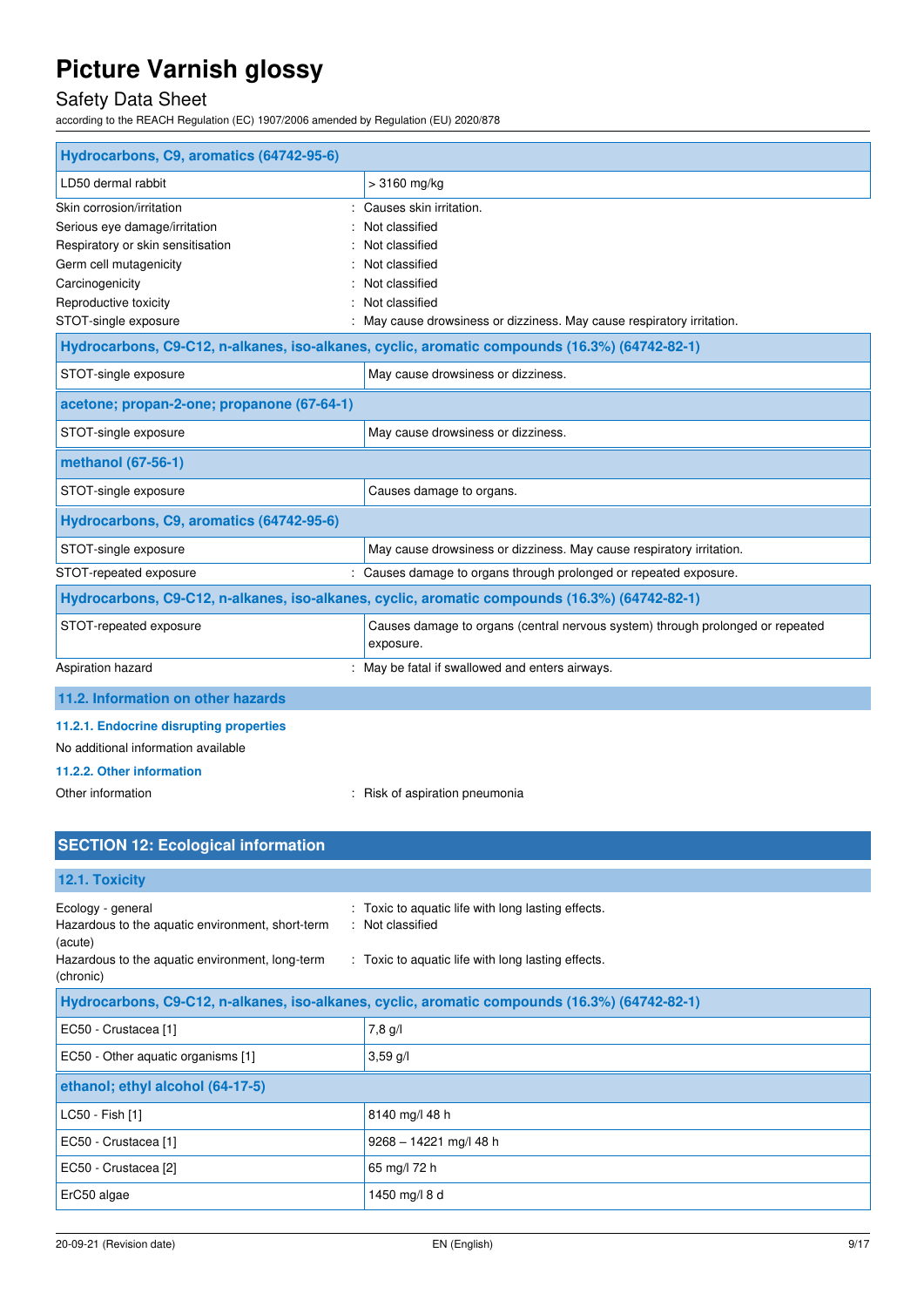## Safety Data Sheet

according to the REACH Regulation (EC) 1907/2006 amended by Regulation (EU) 2020/878

| Hydrocarbons, C9, aromatics (64742-95-6)                                               |                                            |  |
|----------------------------------------------------------------------------------------|--------------------------------------------|--|
| LC50 - Fish [1]                                                                        | $9,2$ mg/l                                 |  |
| EC50 - Crustacea [1]                                                                   | $3,2$ mg/l                                 |  |
| ErC50 algae                                                                            | $2,6 - 2,9$ mg/l                           |  |
| NOEC chronic fish                                                                      | $1,23 \, \text{mg}/\text{l}$               |  |
| 12.2. Persistence and degradability                                                    |                                            |  |
| <b>Picture Varnish glossy</b>                                                          |                                            |  |
| Persistence and degradability                                                          | Not established.                           |  |
| ethanol; ethyl alcohol (64-17-5)                                                       |                                            |  |
| Biochemical oxygen demand (BOD)                                                        | $0,9 - 1,67$ g O <sub>2</sub> /g substance |  |
| BOD (% of ThOD)                                                                        | 94 % ThOD                                  |  |
| 12.3. Bioaccumulative potential                                                        |                                            |  |
| <b>Picture Varnish glossy</b>                                                          |                                            |  |
| Bioaccumulative potential                                                              | Not established.                           |  |
| 12.4. Mobility in soil                                                                 |                                            |  |
| No additional information available                                                    |                                            |  |
| 12.5. Results of PBT and vPvB assessment                                               |                                            |  |
| <b>Picture Varnish glossy</b>                                                          |                                            |  |
| This substance/mixture does not meet the PBT criteria of REACH regulation, annex XIII  |                                            |  |
| This substance/mixture does not meet the vPvB criteria of REACH regulation, annex XIII |                                            |  |
| 12.6. Endocrine disrupting properties                                                  |                                            |  |
| No additional information available                                                    |                                            |  |
| 12.7. Other adverse effects                                                            |                                            |  |
| Additional information                                                                 | : Avoid release to the environment.        |  |
| <b>SECTION 13: Disposal considerations</b>                                             |                                            |  |
| 13.1. Waste treatment methods                                                          |                                            |  |

| Product/Packaging disposal recommendations | Dispose in a safe manner in accordance with local/national regulations. |
|--------------------------------------------|-------------------------------------------------------------------------|
| Additional information                     | : Handle empty containers with care because residual vapours are flamm  |
|                                            | containers should be taken for recycle, recovery or waste in accordance |

are because residual vapours are flammable. Empty recycle, recovery or waste in accordance with local regulation. Flammable vapours may accumulate in the container. Ecology - waste materials **Ecology** - waste materials **interval** in the environment.

## **SECTION 14: Transport information**

| In accordance with ADR / IMDG / IATA / ADN / RID |  |
|--------------------------------------------------|--|
|--------------------------------------------------|--|

| <b>ADR</b>                   | <b>IMDG</b> | <b>IATA</b> | <b>ADN</b> |         |
|------------------------------|-------------|-------------|------------|---------|
| 14.1. UN number or ID number |             |             |            |         |
| <b>UN 1263</b>               | UN 1263     | UN 1263     | UN 1263    | UN 1263 |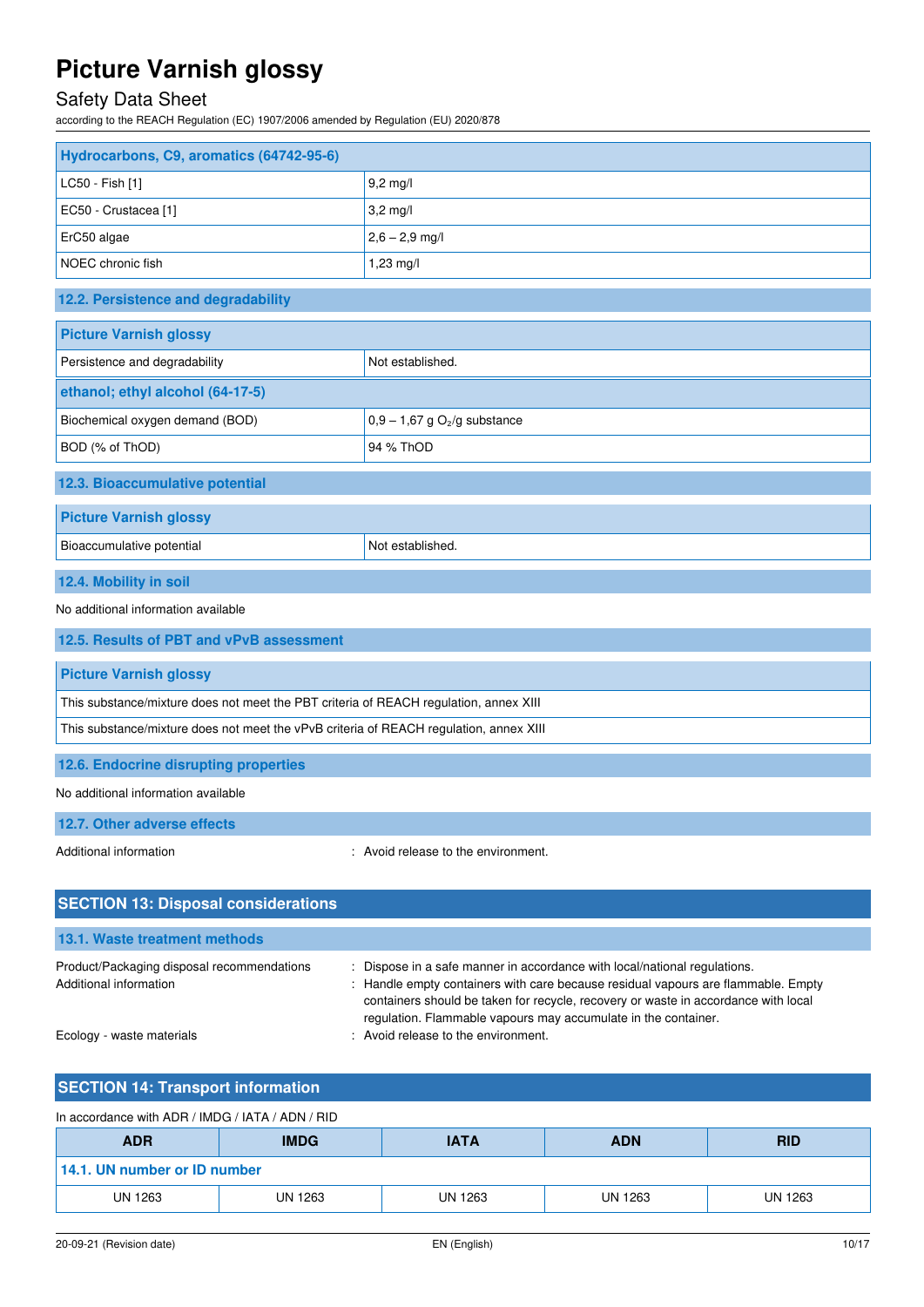## Safety Data Sheet

according to the REACH Regulation (EC) 1907/2006 amended by Regulation (EU) 2020/878

| <b>ADR</b>                                                                                                                                                                                                                  | <b>IMDG</b>                                                                                                                                         | <b>IATA</b>                                                                                                                                                                     | <b>ADN</b>                                                                                                                                                                                         | <b>RID</b>                                                                                                                                                                                            |
|-----------------------------------------------------------------------------------------------------------------------------------------------------------------------------------------------------------------------------|-----------------------------------------------------------------------------------------------------------------------------------------------------|---------------------------------------------------------------------------------------------------------------------------------------------------------------------------------|----------------------------------------------------------------------------------------------------------------------------------------------------------------------------------------------------|-------------------------------------------------------------------------------------------------------------------------------------------------------------------------------------------------------|
| 14.2. UN proper shipping name                                                                                                                                                                                               |                                                                                                                                                     |                                                                                                                                                                                 |                                                                                                                                                                                                    |                                                                                                                                                                                                       |
| PAINT / PAINT RELATED<br>MATERIAL (CONTAINS;<br>Hydrocarbons, C9-C12, n-<br>alkanes, iso-alkanes, cyclic,<br>aromatic compounds (2-<br>25%)                                                                                 | <b>PAINT RELATED</b><br>MATERIAL (CONTAINS;<br>Hydrocarbons, C9-C12, n-<br>alkanes, iso-alkanes, cyclic,<br>aromatic compounds (2-<br>25%)          | Paint (CONTAINS;<br>Hydrocarbons, C9-C12, n-<br>alkanes, iso-alkanes, cyclic,<br>aromatic compounds (2-<br>25%)                                                                 | <b>PAINT RELATED</b><br>MATERIAL (CONTAINS;<br>Hydrocarbons, C9-C12, n-<br>alkanes, iso-alkanes, cyclic,<br>aromatic compounds (2-<br>25%)                                                         | <b>PAINT RELATED</b><br>MATERIAL (CONTAINS;<br>Hydrocarbons, C9-C12, n-<br>alkanes, iso-alkanes, cyclic,<br>aromatic compounds (2-<br>$25\%)$                                                         |
| <b>Transport document description</b>                                                                                                                                                                                       |                                                                                                                                                     |                                                                                                                                                                                 |                                                                                                                                                                                                    |                                                                                                                                                                                                       |
| UN 1263 PAINT / PAINT<br><b>RELATED MATERIAL</b><br>(CONTAINS:<br>Hydrocarbons, C9-C12, n-<br>alkanes, iso-alkanes, cyclic,<br>aromatic compounds (2-<br>25%)), 3, II, (D/E),<br><b>ENVIRONMENTALLY</b><br><b>HAZARDOUS</b> | UN 1263 PAINT RELATED<br>MATERIAL (CONTAINS;<br>Hydrocarbons, C9-C12, n-<br>alkanes, iso-alkanes, cyclic,<br>aromatic compounds (2-<br>25%)), 3, II | UN 1263 Paint (CONTAINS<br>; Hydrocarbons, C9-C12, n-<br>alkanes, iso-alkanes, cyclic,<br>aromatic compounds (2-<br>25%)), 3, II,<br><b>ENVIRONMENTALLY</b><br><b>HAZARDOUS</b> | UN 1263 PAINT RELATED<br>MATERIAL (CONTAINS;<br>Hydrocarbons, C9-C12, n-<br>alkanes, iso-alkanes, cyclic,<br>aromatic compounds (2-<br>25%)), 3, II,<br><b>ENVIRONMENTALLY</b><br><b>HAZARDOUS</b> | UN 1263 PAINT RELATED<br>MATERIAL (CONTAINS;<br>Hydrocarbons, C9-C12, n-<br>alkanes, iso-alkanes, cyclic,<br>aromatic compounds (2-<br>$25\%)$ , 3, II,<br><b>ENVIRONMENTALLY</b><br><b>HAZARDOUS</b> |
| 14.3. Transport hazard class(es)                                                                                                                                                                                            |                                                                                                                                                     |                                                                                                                                                                                 |                                                                                                                                                                                                    |                                                                                                                                                                                                       |
| 3                                                                                                                                                                                                                           | 3                                                                                                                                                   | 3                                                                                                                                                                               | 3                                                                                                                                                                                                  | 3                                                                                                                                                                                                     |
|                                                                                                                                                                                                                             |                                                                                                                                                     |                                                                                                                                                                                 |                                                                                                                                                                                                    |                                                                                                                                                                                                       |
| 14.4. Packing group                                                                                                                                                                                                         |                                                                                                                                                     |                                                                                                                                                                                 |                                                                                                                                                                                                    |                                                                                                                                                                                                       |
| $\mathbf{H}$                                                                                                                                                                                                                | Ш                                                                                                                                                   | $\mathsf{I}$                                                                                                                                                                    | $\mathsf{I}$                                                                                                                                                                                       | Ш                                                                                                                                                                                                     |
| <b>14.5. Environmental hazards</b>                                                                                                                                                                                          |                                                                                                                                                     |                                                                                                                                                                                 |                                                                                                                                                                                                    |                                                                                                                                                                                                       |
| Dangerous for the<br>environment: Yes                                                                                                                                                                                       | Dangerous for the<br>environment: Yes<br>Marine pollutant: No                                                                                       | Dangerous for the<br>environment: Yes                                                                                                                                           | Dangerous for the<br>environment: Yes                                                                                                                                                              | Dangerous for the<br>environment: Yes                                                                                                                                                                 |
| No supplementary information available                                                                                                                                                                                      |                                                                                                                                                     |                                                                                                                                                                                 |                                                                                                                                                                                                    |                                                                                                                                                                                                       |

### **14.6. Special precautions for user**

#### **Overland transport**

| Classification code (ADR)                           | : F1                  |
|-----------------------------------------------------|-----------------------|
| Special provisions (ADR)                            | : 163, 367, 640D, 650 |
| Limited quantities (ADR)                            | : 51                  |
| Excepted quantities (ADR)                           | E2                    |
| Packing instructions (ADR)                          | : P001, IBC02, R001   |
| Special packing provisions (ADR)                    | $:$ PP1               |
| Mixed packing provisions (ADR)                      | MP19                  |
| Portable tank and bulk container instructions (ADR) | : T4                  |
| Portable tank and bulk container special provisions | $:$ TP1, TP8, TP28    |
| (ADR)                                               |                       |
| Tank code (ADR)                                     | : LGBF                |
| Vehicle for tank carriage                           | : FL                  |
| Transport category (ADR)                            | -2                    |
| Special provisions for carriage - Operation (ADR)   | : S2, S20             |
| Hazard identification number (Kemler No.)           | : 33                  |
| Orange plates                                       | 33                    |
|                                                     |                       |
|                                                     |                       |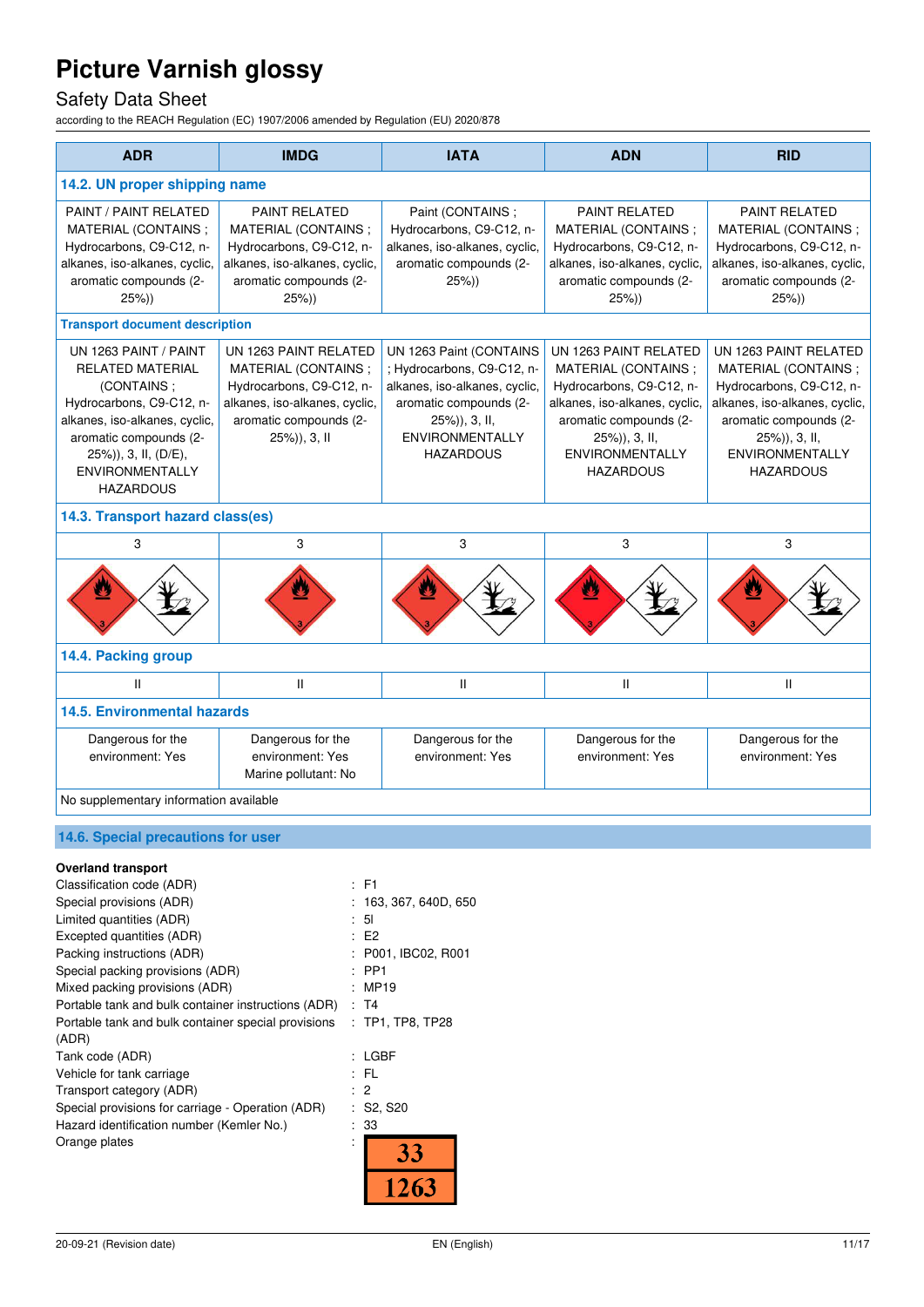## Safety Data Sheet

according to the REACH Regulation (EC) 1907/2006 amended by Regulation (EU) 2020/878

| Tunnel restriction code (ADR)                                                                                                                                                                                                                                                                                                                                                                                                                                                       | : D/E                                                                                                                                                         |
|-------------------------------------------------------------------------------------------------------------------------------------------------------------------------------------------------------------------------------------------------------------------------------------------------------------------------------------------------------------------------------------------------------------------------------------------------------------------------------------|---------------------------------------------------------------------------------------------------------------------------------------------------------------|
| <b>Transport by sea</b><br>Special provisions (IMDG)<br>Limited quantities (IMDG)<br>Excepted quantities (IMDG)<br>Packing instructions (IMDG)                                                                                                                                                                                                                                                                                                                                      | : 163,367<br>5 L<br>E2<br>: P001                                                                                                                              |
| Special packing provisions (IMDG)<br>IBC packing instructions (IMDG)<br>Tank instructions (IMDG)<br>Tank special provisions (IMDG)<br>EmS-No. (Fire)                                                                                                                                                                                                                                                                                                                                | $:$ PP1<br>: IBCO2<br>: T4<br>TP1, TP8, TP28<br>$:$ F-E                                                                                                       |
| EmS-No. (Spillage)<br>Stowage category (IMDG)<br>Properties and observations (IMDG)<br>MFAG-No                                                                                                                                                                                                                                                                                                                                                                                      | : S-E<br>: B<br>: Miscibility with water depends upon the composition.<br>: 127,128                                                                           |
| Air transport<br>PCA Excepted quantities (IATA)<br>PCA Limited quantities (IATA)<br>PCA limited quantity max net quantity (IATA)<br>PCA packing instructions (IATA)<br>PCA max net quantity (IATA)<br>CAO packing instructions (IATA)<br>CAO max net quantity (IATA)<br>Special provisions (IATA)                                                                                                                                                                                   | $\pm 52$<br>Y341<br>: 1L<br>:353<br>: 5L<br>: 364<br>: 60L<br>: A3, A72, A192                                                                                 |
| ERG code (IATA)                                                                                                                                                                                                                                                                                                                                                                                                                                                                     | : 3L                                                                                                                                                          |
| Inland waterway transport<br>Classification code (ADN)<br>Special provisions (ADN)<br>Limited quantities (ADN)<br>Excepted quantities (ADN)<br>Equipment required (ADN)<br>Ventilation (ADN)<br>Number of blue cones/lights (ADN)                                                                                                                                                                                                                                                   | $:$ F1<br>: 163, 367, 640C, 650<br>: 5L<br>$\pm 52$<br>$:$ PP, EX, A<br>$:$ VE01<br>: 1                                                                       |
| <b>Rail transport</b><br>Classification code (RID)<br>Special provisions (RID)<br>Excepted quantities (RID)<br>Packing instructions (RID)<br>Special packing provisions (RID)<br>Mixed packing provisions (RID)<br>Portable tank and bulk container instructions (RID)<br>Portable tank and bulk container special provisions<br>(RID)<br>Tank codes for RID tanks (RID)<br>Transport category (RID)<br>Colis express (express parcels) (RID)<br>Hazard identification number (RID) | : F1<br>: 163, 367, 640C, 650<br>E <sub>2</sub><br>P001<br>PP <sub>1</sub><br><b>MP19</b><br>T <sub>4</sub><br>TP1, TP8, TP28<br>: L1.5BN<br>2<br>CE7<br>: 33 |

### **14.7. Maritime transport in bulk according to IMO instruments**

Not applicable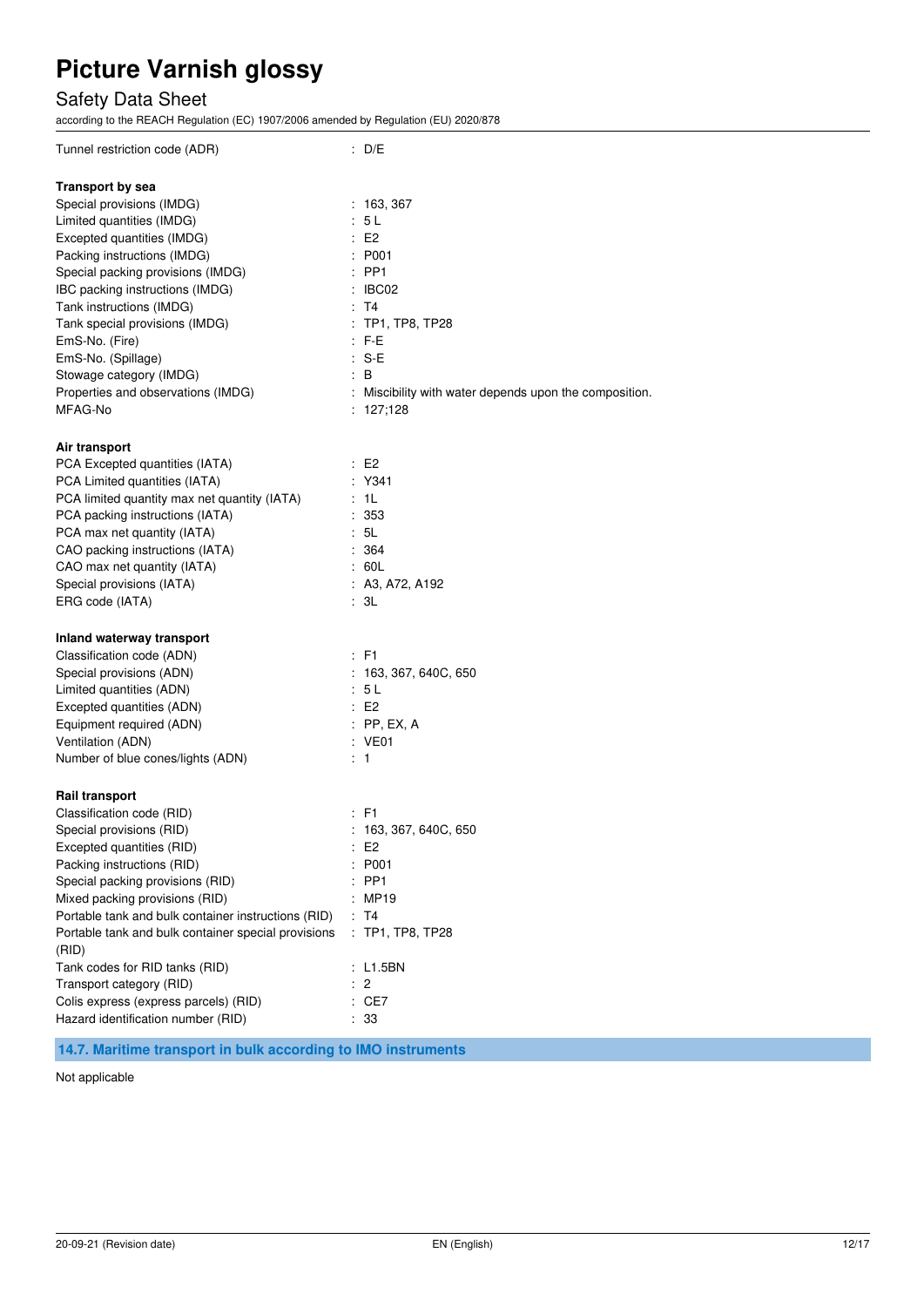### Safety Data Sheet

according to the REACH Regulation (EC) 1907/2006 amended by Regulation (EU) 2020/878

#### **SECTION 15: Regulatory information**

#### **15.1. Safety, health and environmental regulations/legislation specific for the substance or mixture**

#### **15.1.1. EU-Regulations**

#### **EU restriction list (REACH Annex XVII)**

| Reference code | <b>Applicable on</b>                                                                                                                                                                                         |
|----------------|--------------------------------------------------------------------------------------------------------------------------------------------------------------------------------------------------------------|
| 3(a)           | Picture Varnish glossy; Hydrocarbons, C9-C12, n-alkanes, iso-alkanes, cyclic, aromatic compounds (16.3%);<br>acetone; propan-2-one; propanone; ethanol; ethyl alcohol; methanol; Hydrocarbons, C9, aromatics |
| 3(b)           | Picture Varnish glossy; Hydrocarbons, C9-C12, n-alkanes, iso-alkanes, cyclic, aromatic compounds (16.3%);<br>acetone; propan-2-one; propanone; methanol; Hydrocarbons, C9, aromatics                         |
| 3(c)           | Picture Varnish glossy; Hydrocarbons, C9-C12, n-alkanes, iso-alkanes, cyclic, aromatic compounds (16.3%);<br>Hydrocarbons, C9, aromatics                                                                     |
| 40.            | Picture Varnish glossy; Hydrocarbons, C9-C12, n-alkanes, iso-alkanes, cyclic, aromatic compounds (16.3%);<br>acetone; propan-2-one; propanone; ethanol; ethyl alcohol; methanol; Hydrocarbons, C9, aromatics |
| 69.            | methanol                                                                                                                                                                                                     |

Contains no substance on the REACH candidate list

Contains no REACH Annex XIV substances

Contains no substance subject to Regulation (EU) No 649/2012 of the European Parliament and of the Council of 4 July 2012 concerning the export and import of hazardous chemicals.

Contains no substance subject to Regulation (EU) No 2019/1021 of the European Parliament and of the Council of 20 June 2019 on persistent organic pollutants

Contains substance subject to Regulation (EU) 2019/1148 of the European Parliament and of the Council of 20 June 2019 on the marketing and use of explosives precursors.

#### ANNEX II REPORTABLE EXPLOSIVES PRECURSORS

List of substances on their own or in mixtures or in substances for which suspicious transactions and significant disappearances and thefts are to be reported to the relevant national contact point within 24 hours.

| <b>Name</b> | <b>CAS-No.</b> | <b>Combined</b><br><b>Nomenclature</b><br> code(CN) | Combined Nomenclature code for mixture without<br>constituents which would determine classification under<br>another CN code |
|-------------|----------------|-----------------------------------------------------|------------------------------------------------------------------------------------------------------------------------------|
| Acetone     | $67 - 64 - 1$  | 2914 11 00                                          | ex 3824 99 92                                                                                                                |

Please see https://ec.europa.eu/home-affairs/system/files/2021-05/list\_of\_competent\_authorities\_and\_national\_contact\_points\_en.pdf

#### **Directive 2012/18/EU (SEVESO III)**

| <b>Seveso III Part I (Categories of dangerous substances)</b>                                                                                                                                                                                                                                                                                                              | <b>Qualifying quantity (tonnes)</b> |                   |  |
|----------------------------------------------------------------------------------------------------------------------------------------------------------------------------------------------------------------------------------------------------------------------------------------------------------------------------------------------------------------------------|-------------------------------------|-------------------|--|
|                                                                                                                                                                                                                                                                                                                                                                            | <b>Lower-tier</b>                   | <b>Upper-tier</b> |  |
| P5a FLAMMABLE LIQUIDS<br>- Flammable liquids, Category 1, or<br>- Flammable liquids Category 2 or 3 maintained at a temperature above their boiling<br>point, or<br>— Other liquids with a flash point $\leq 60$ °C, maintained at a temperature above their boiling<br>point                                                                                              | 10                                  | 50                |  |
| <b>P5b FLAMMABLE LIQUIDS</b><br>- Flammable liquids Category 2 or 3 where particular processing conditions, such as high<br>pressure or high temperature, may create major-accident hazards, or<br>— Other liquids with a flash point $\leq 60$ °C where particular processing conditions, such as<br>high pressure or high temperature, may create major-accident hazards | 50                                  | 200               |  |
| <b>P5c FLAMMABLE LIQUIDS</b><br>Flammable liquids, Categories 2 or 3 not covered by P5a and P5b                                                                                                                                                                                                                                                                            | 5000                                | 50000             |  |
| E2 Hazardous to the Aquatic Environment in Category Chronic 2                                                                                                                                                                                                                                                                                                              | 200                                 | 500               |  |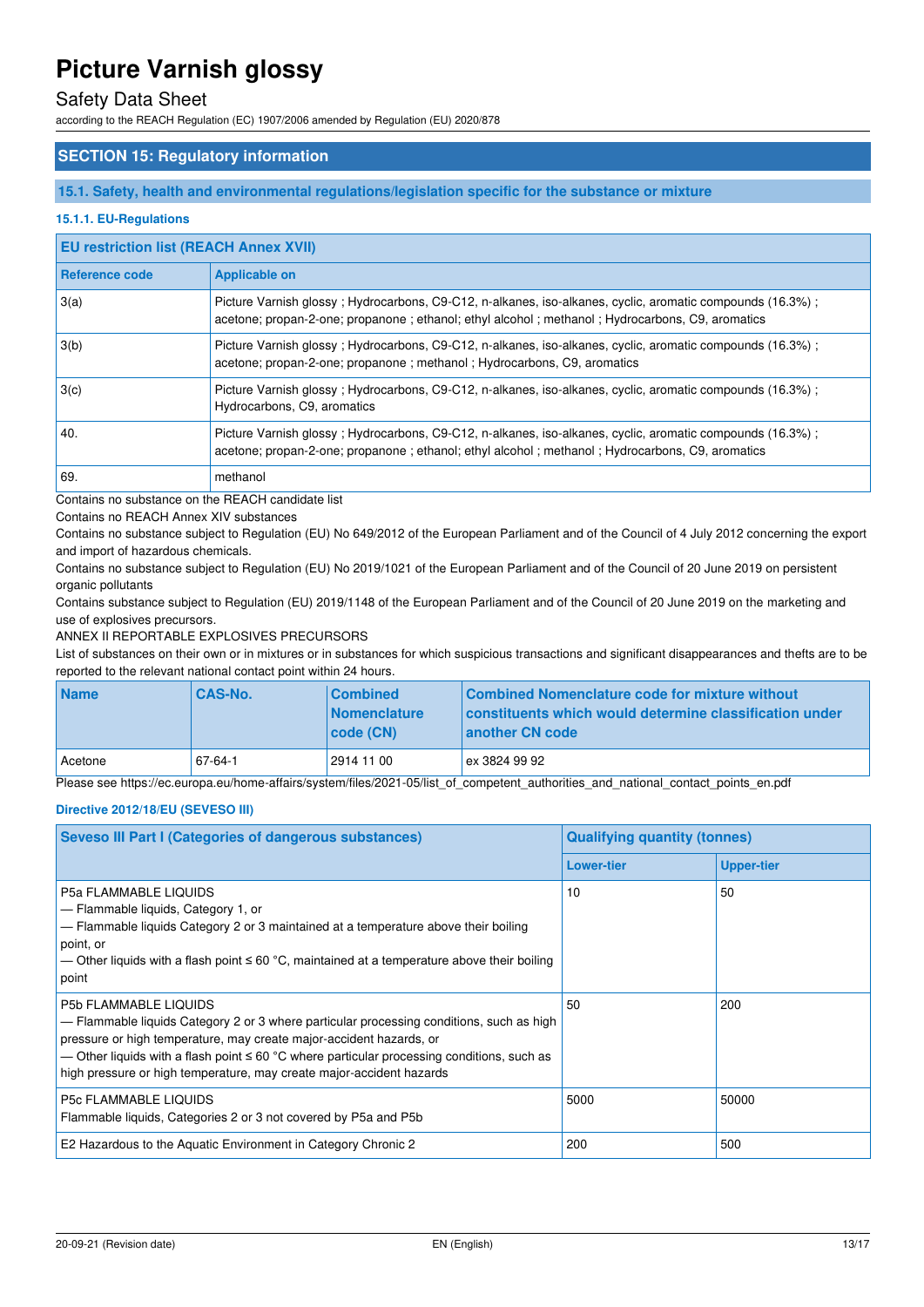## Safety Data Sheet

according to the REACH Regulation (EC) 1907/2006 amended by Regulation (EU) 2020/878

#### **15.1.2. National regulations**

#### **Netherlands**

| SZW-lijst van kankerverwekkende stoffen                 | : Hydrocarbons, C9-C12, n-alkanes, iso-alkanes, cyclic, aromatic compounds<br>(16.3%), ethanol; ethyl alcohol are listed |
|---------------------------------------------------------|--------------------------------------------------------------------------------------------------------------------------|
| SZW-lijst van mutagene stoffen                          | : Hydrocarbons, C9-C12, n-alkanes, iso-alkanes, cyclic, aromatic compounds (16.3%) is<br>listed                          |
| SZW-lijst van reprotoxische stoffen - Borstvoeding      | ethanol; ethyl alcohol is listed                                                                                         |
| SZW-lijst van reprotoxische stoffen -<br>Vruchtbaarheid | : ethanol; ethyl alcohol is listed                                                                                       |
| SZW-lijst van reprotoxische stoffen – Ontwikkeling      | ethanol; ethyl alcohol is listed                                                                                         |

**15.2. Chemical safety assessment** 

No chemical safety assessment has been carried out

### **SECTION 16: Other information**

| <b>Indication of changes</b> |                                                                    |               |                 |
|------------------------------|--------------------------------------------------------------------|---------------|-----------------|
| <b>Section</b>               | <b>Changed item</b>                                                | <b>Change</b> | <b>Comments</b> |
|                              | Supersedes                                                         | Modified      |                 |
|                              | Revision date                                                      | Modified      |                 |
|                              | SDS EU format                                                      | Modified      |                 |
| 2.1                          | Classification according to Regulation (EC)<br>No. 1272/2008 [CLP] | Modified      |                 |
| 2.1                          | Adverse physicochemical, human health and<br>environmental effects | Modified      |                 |
| 2.2                          | Hazard statements (CLP)                                            | Modified      |                 |
| 2.2                          | Precautionary statements (CLP)                                     | Modified      |                 |
| 4.1                          | First-aid measures general                                         | Modified      |                 |
| 4.1                          | First-aid measures after skin contact                              | Modified      |                 |
| 4.1                          | First-aid measures after eye contact                               | Modified      |                 |
| 4.2                          | Symptoms/effects after skin contact                                | Modified      |                 |
| 5.1                          | Suitable extinguishing media                                       | Modified      |                 |
| 5.2                          | Hazardous decomposition products in case of<br>fire                | Modified      |                 |
| 5.3                          | Protection during firefighting                                     | Modified      |                 |
| 5.3                          | Firefighting instructions                                          | Added         |                 |
| 6.1                          | Protective equipment                                               | Modified      |                 |
| 6.1                          | Emergency procedures                                               | Modified      |                 |
| 6.1                          | Emergency procedures                                               | Added         |                 |
| 6.2                          | Environmental precautions                                          | Modified      |                 |
| 6.3                          | Methods for cleaning up                                            | Modified      |                 |
| 6.4                          | Reference to other sections (8, 13)                                | Modified      |                 |
| 7.1                          | Hygiene measures                                                   | Modified      |                 |
| 7.1                          | Precautions for safe handling                                      | Modified      |                 |
| 7.2                          | Storage conditions                                                 | Modified      |                 |
| 7.2                          | Incompatible products                                              | Modified      |                 |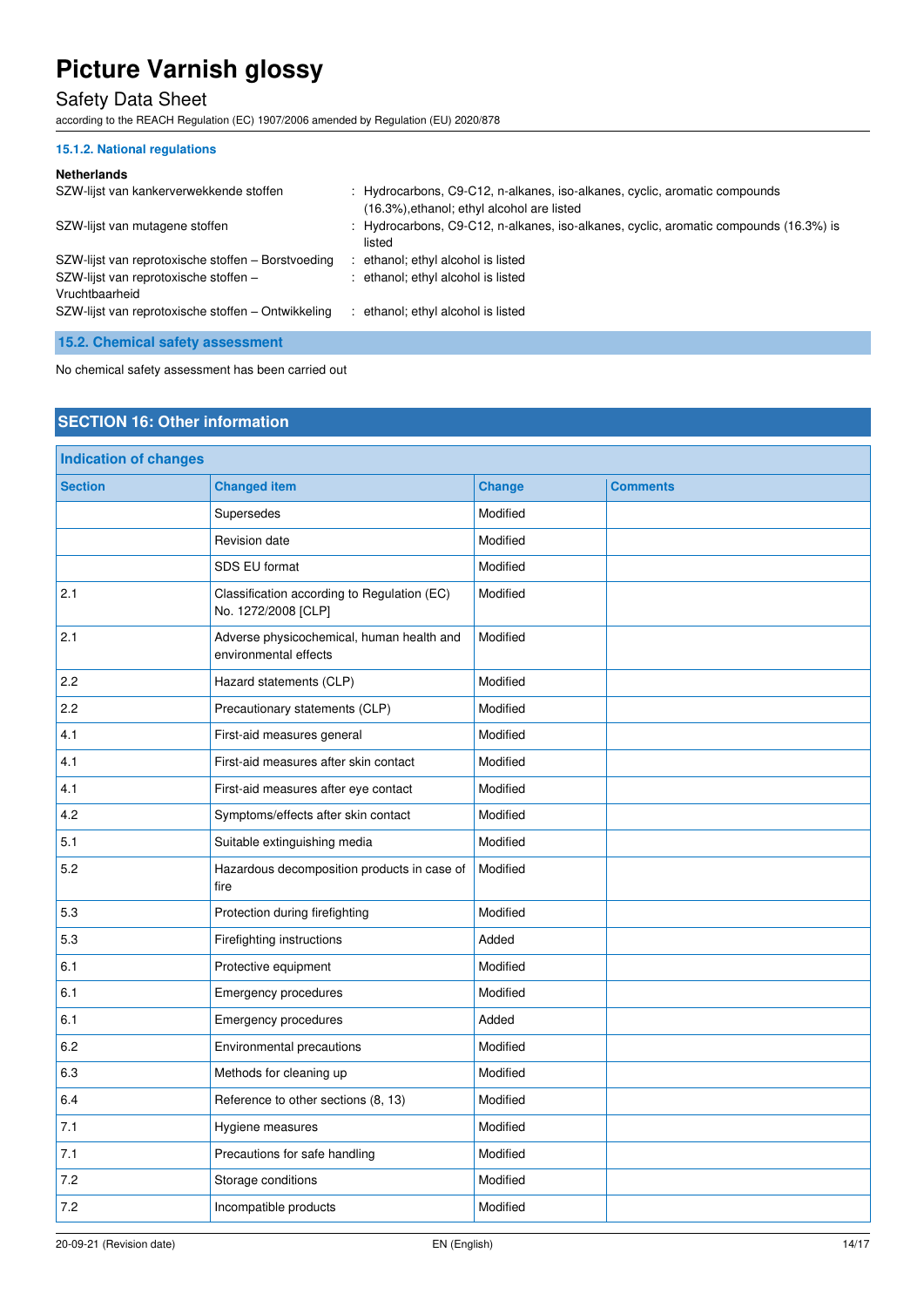## Safety Data Sheet

according to the REACH Regulation (EC) 1907/2006 amended by Regulation (EU) 2020/878

| <b>Indication of changes</b> |                                    |               |                 |
|------------------------------|------------------------------------|---------------|-----------------|
| <b>Section</b>               | <b>Changed item</b>                | <b>Change</b> | <b>Comments</b> |
| 8.2                          | Skin and body protection           | Modified      |                 |
| 8.2                          | Other information                  | Modified      |                 |
| 10.1                         | Reactivity                         | Modified      |                 |
| 10.3                         | Possibility of hazardous reactions | Modified      |                 |
| 10.4                         | Conditions to avoid                | Modified      |                 |
| 10.6                         | Hazardous decomposition products   | Modified      |                 |
| 12.2                         | Persistence and degradability      | Added         |                 |
| 12.3                         | Bioaccumulative potential          | Added         |                 |
| 13.1                         | Waste disposal recommendations     | Added         |                 |
| 13.1                         | Additional information             | Modified      |                 |
| 16                           | Data sources                       | Modified      |                 |
| 16                           | Abbreviations and acronyms         | Modified      |                 |

| <b>Abbreviations and acronyms:</b> |                                                                                                                                                                                        |  |  |
|------------------------------------|----------------------------------------------------------------------------------------------------------------------------------------------------------------------------------------|--|--|
| <b>ADR</b>                         | European Agreement concerning the International Carriage of Dangerous Goods by Road                                                                                                    |  |  |
| <b>ATE</b>                         | <b>Acute Toxicity Estimate</b>                                                                                                                                                         |  |  |
| CAS                                | CAS (Chemical Abstracts Service) number                                                                                                                                                |  |  |
| <b>CLP</b>                         | Classification Labelling Packaging Regulation; Regulation (EC) No 1272/2008                                                                                                            |  |  |
|                                    | CMR: Carcinogeen, Mutageen, Reprotoxisch                                                                                                                                               |  |  |
|                                    | CSA: Chemical Safety Assessment                                                                                                                                                        |  |  |
|                                    | <b>CSR: Chemical Safety Report</b>                                                                                                                                                     |  |  |
| <b>DNEL</b>                        | Derived-No Effect Level                                                                                                                                                                |  |  |
|                                    | EC50: Median Effective Concentration (required to induce a 50% effect)                                                                                                                 |  |  |
|                                    | EINECS: European Inventory of Existing Commercial Chemical Substances                                                                                                                  |  |  |
|                                    | GHS: Globally Harmonized System of Classification and Labelling of Chemicals                                                                                                           |  |  |
|                                    | IATA: International Air Transport Association                                                                                                                                          |  |  |
|                                    | IMDG: International Maritime Code for Dangerous Goods                                                                                                                                  |  |  |
|                                    | LC50: Lethal concentration, 50 percent                                                                                                                                                 |  |  |
|                                    | LD50: Lethal dose, 50 percent                                                                                                                                                          |  |  |
| PBT                                | Persistent Bioaccumulative Toxic                                                                                                                                                       |  |  |
|                                    | PNEC: Predicted No Effect Concentration (for environment)                                                                                                                              |  |  |
|                                    | REACH: Registration, Evaluation and Authorisation of Chemical substances                                                                                                               |  |  |
|                                    | RID: Règlement international concernant le transport des marchandises dangereuses par chemin de fer (Regulations<br>Concerning the International Transport of Dangerous Goods by Rail) |  |  |
|                                    | SVHC: Substances of Very High Concern                                                                                                                                                  |  |  |
| vPvB                               | Very Persistent and Very Bioaccumulative                                                                                                                                               |  |  |
| <b>SDS</b>                         | Safety Data Sheet                                                                                                                                                                      |  |  |
| <b>CLP</b>                         | Classification Labelling Packaging Regulation; Regulation (EC) No 1272/2008                                                                                                            |  |  |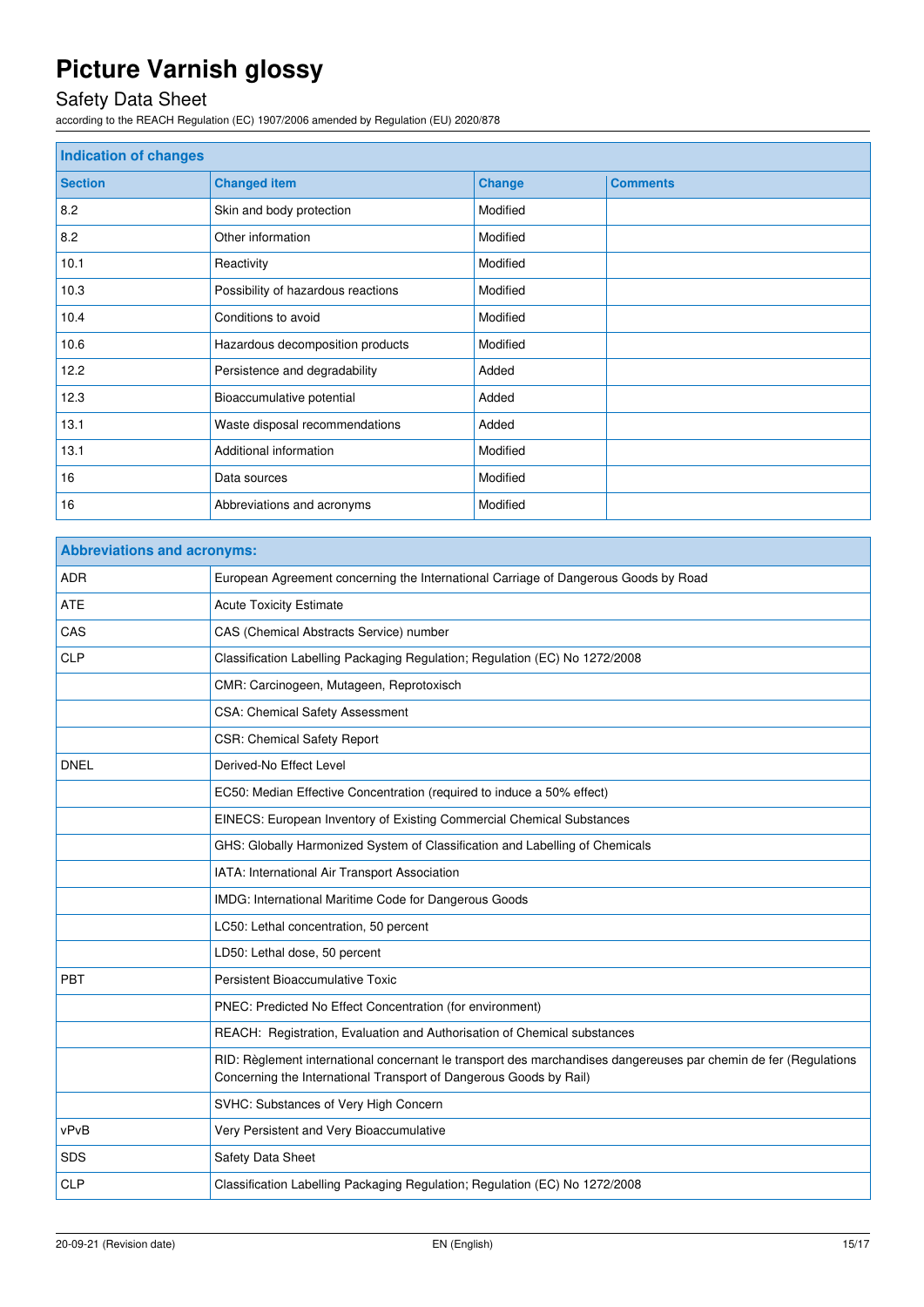## Safety Data Sheet

according to the REACH Regulation (EC) 1907/2006 amended by Regulation (EU) 2020/878

| <b>Abbreviations and acronyms:</b> |                                                                                                   |  |  |
|------------------------------------|---------------------------------------------------------------------------------------------------|--|--|
| <b>REACH</b>                       | Registration, Evaluation, Authorisation and Restriction of Chemicals Regulation (EC) No 1907/2006 |  |  |
| <b>PBT</b>                         | Persistent Bioaccumulative Toxic                                                                  |  |  |
| vPvB                               | Very Persistent and Very Bioaccumulative                                                          |  |  |
| <b>ADN</b>                         | European Agreement concerning the International Carriage of Dangerous Goods by Inland Waterways   |  |  |
| <b>ADR</b>                         | European Agreement concerning the International Carriage of Dangerous Goods by Road               |  |  |
| <b>IATA</b>                        | International Air Transport Association                                                           |  |  |
| <b>IMDG</b>                        | International Maritime Dangerous Goods                                                            |  |  |
| <b>RID</b>                         | Regulations concerning the International Carriage of Dangerous Goods by Rail                      |  |  |
| <b>LC50</b>                        | Median lethal concentration                                                                       |  |  |
| LD50                               | Median lethal dose                                                                                |  |  |
| CAS                                | CAS (Chemical Abstracts Service) number                                                           |  |  |
|                                    | EG-nr.: EINECS- en ELINCS-number                                                                  |  |  |
|                                    | EINECS: European Inventory of Existing Commercial Substances                                      |  |  |
|                                    | OEL: Occupational Exposure Limit                                                                  |  |  |

Data sources **1997/2006** : ECHA (European Chemicals Agency). according to Regulation (EC) No. 1907/2006 (REACH) with its amendment Regulation (EU) 2020/878.

Other information **interest in the information** : DISCLAIMER OF LIABILITY The information in this SDS was obtained from sources which we believe are reliable. However, the information is provided without any warranty, express or implied, regarding its correctness. The conditions or methods of handling, storage, use or disposal of the product are beyond our control and may be beyond our knowledge. For this and other reasons, we do not assume responsibility and expressly disclaim liability for loss, damage or expense arising out of or in any way connected with the handling, storage, use or disposal of the product. This SDS was prepared and is to be used only for this product. If the product is used as a component in another product, this SDS information may not be applicable. REACH Disclaimer:

This information is based on current knowledge. Consistency of data in the SDS with CSR is considered, as far as the information is available at the time of compilation (cfr Revision date and Version number).

| <b>Full text of H- and EUH-statements:</b> |                                                                   |  |  |
|--------------------------------------------|-------------------------------------------------------------------|--|--|
| Acute Tox. 3 (Dermal)                      | Acute toxicity (dermal), Category 3                               |  |  |
| Acute Tox. 3 (Inhalation)                  | Acute toxicity (inhal.), Category 3                               |  |  |
| Acute Tox. 3 (Oral)                        | Acute toxicity (oral), Category 3                                 |  |  |
| Aquatic Chronic 2                          | Hazardous to the aquatic environment — Chronic Hazard, Category 2 |  |  |
| Asp. Tox. 1                                | Aspiration hazard, Category 1                                     |  |  |
| Carc. Not classified                       | Carcinogenicity Not classified                                    |  |  |
| Eye Irrit. 2                               | Serious eye damage/eye irritation, Category 2                     |  |  |
| Flam. Lig. 2                               | Flammable liquids, Category 2                                     |  |  |
| Flam. Lig. 3                               | Flammable liquids, Category 3                                     |  |  |
| H <sub>225</sub>                           | Highly flammable liquid and vapour.                               |  |  |
| H <sub>226</sub>                           | Flammable liquid and vapour.                                      |  |  |
| H301                                       | Toxic if swallowed.                                               |  |  |
| H304                                       | May be fatal if swallowed and enters airways.                     |  |  |